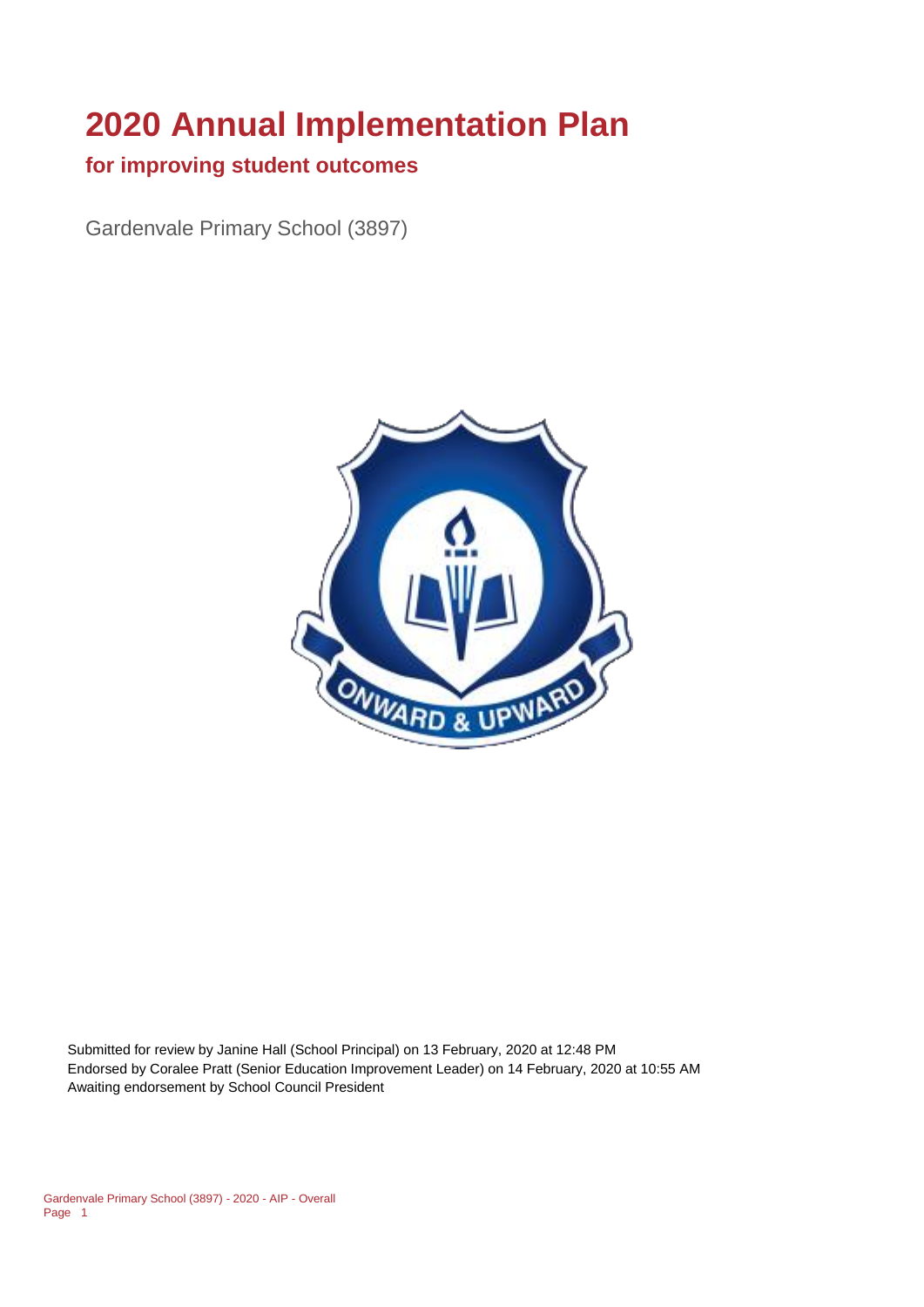# **Self-evaluation Summary - 2020**

|  |                                                         | <b>FISO Improvement Model Dimensions</b><br>The 6 High-impact Improvement Initiatives are highlighted below in red. | <b>Self-evaluation Level</b>              |
|--|---------------------------------------------------------|---------------------------------------------------------------------------------------------------------------------|-------------------------------------------|
|  | Ξ.                                                      | Building practice excellence                                                                                        | <b>Embedding moving towards Excelling</b> |
|  | ត<br>lence<br>aching ar<br>learning<br>Excell<br>teachi | Curriculum planning and assessment                                                                                  | Embedding                                 |
|  |                                                         | Evidence-based high-impact teaching strategies                                                                      | Evolving moving towards Embedding         |
|  |                                                         | Evaluating impact on learning                                                                                       | Embedding                                 |

|                            | Building leadership teams           | Excelling                                 |
|----------------------------|-------------------------------------|-------------------------------------------|
| Professional<br>leadership | Instructional and shared leadership | <b>Embedding moving towards Excelling</b> |
|                            | Strategic resource management       | <b>Embedding moving towards Excelling</b> |
|                            | Vision, values and culture          | Embedding                                 |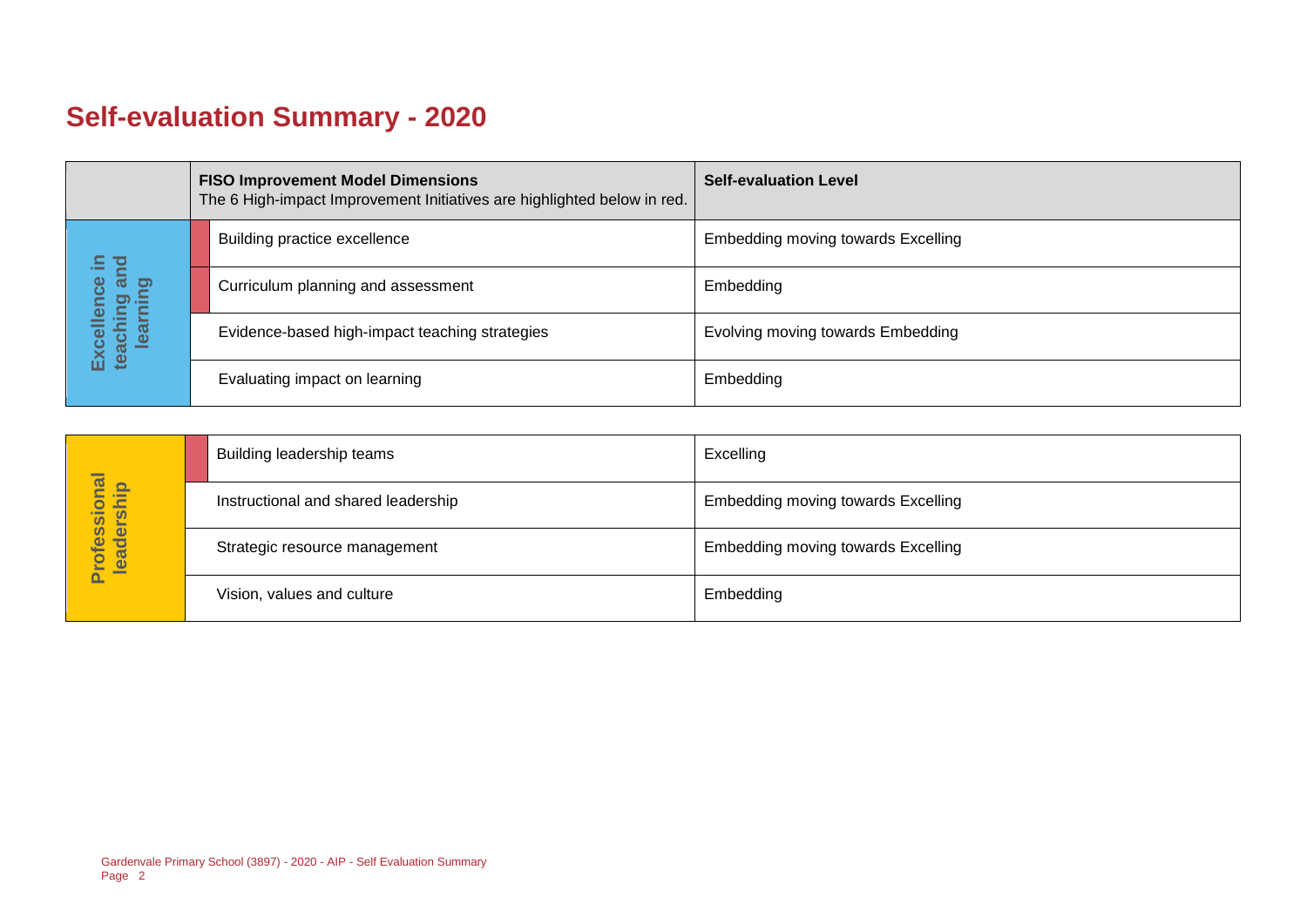| imate                             | Empowering students and building school pride | Embedding                          |
|-----------------------------------|-----------------------------------------------|------------------------------------|
| <b>la</b><br>.≒<br>-<br>⊨<br>ပ    | Setting expectations and promoting inclusion  | Embedding moving towards Excelling |
| lear<br>ဖ<br><b>Ositiv</b><br>tor | Health and wellbeing                          | Embedding moving towards Excelling |
| <u>n.</u>                         | Intellectual engagement and self-awareness    | Evolving moving towards Embedding  |

| $\equiv$                                           | <b>Building communities</b>                  | Embedding |
|----------------------------------------------------|----------------------------------------------|-----------|
| <u>ත</u><br>$\boldsymbol{\omega}$<br><b>E</b><br>► | Global citizenship                           | Embedding |
| ō<br><b>Ba</b><br>o)]<br>enga<br>ပိ                | Networks with schools, services and agencies | Embedding |
|                                                    | Parents and carers as partners               | Embedding |

|                                  |                                                                         | Empowering students and building school pride                                                                                                                    | <b>EINDEQUING</b>                                                                                                                                                                                                                                                                                                                                                                                                                                                                                                                                                                                                                                                                                                                                                                                                                                                                                                                                                                                                                                                                                                                                                                                                                                                                                                                                                                                                                          |
|----------------------------------|-------------------------------------------------------------------------|------------------------------------------------------------------------------------------------------------------------------------------------------------------|--------------------------------------------------------------------------------------------------------------------------------------------------------------------------------------------------------------------------------------------------------------------------------------------------------------------------------------------------------------------------------------------------------------------------------------------------------------------------------------------------------------------------------------------------------------------------------------------------------------------------------------------------------------------------------------------------------------------------------------------------------------------------------------------------------------------------------------------------------------------------------------------------------------------------------------------------------------------------------------------------------------------------------------------------------------------------------------------------------------------------------------------------------------------------------------------------------------------------------------------------------------------------------------------------------------------------------------------------------------------------------------------------------------------------------------------|
| Positive climate<br>for learning |                                                                         | Setting expectations and promoting inclusion                                                                                                                     | Embedding moving towards Excelling                                                                                                                                                                                                                                                                                                                                                                                                                                                                                                                                                                                                                                                                                                                                                                                                                                                                                                                                                                                                                                                                                                                                                                                                                                                                                                                                                                                                         |
|                                  | Health and wellbeing                                                    |                                                                                                                                                                  | <b>Embedding moving towards Excelling</b>                                                                                                                                                                                                                                                                                                                                                                                                                                                                                                                                                                                                                                                                                                                                                                                                                                                                                                                                                                                                                                                                                                                                                                                                                                                                                                                                                                                                  |
|                                  | Intellectual engagement and self-awareness                              |                                                                                                                                                                  | Evolving moving towards Embedding                                                                                                                                                                                                                                                                                                                                                                                                                                                                                                                                                                                                                                                                                                                                                                                                                                                                                                                                                                                                                                                                                                                                                                                                                                                                                                                                                                                                          |
|                                  |                                                                         |                                                                                                                                                                  |                                                                                                                                                                                                                                                                                                                                                                                                                                                                                                                                                                                                                                                                                                                                                                                                                                                                                                                                                                                                                                                                                                                                                                                                                                                                                                                                                                                                                                            |
|                                  | <b>Building communities</b>                                             |                                                                                                                                                                  | Embedding                                                                                                                                                                                                                                                                                                                                                                                                                                                                                                                                                                                                                                                                                                                                                                                                                                                                                                                                                                                                                                                                                                                                                                                                                                                                                                                                                                                                                                  |
| earning                          | Global citizenship                                                      |                                                                                                                                                                  | Embedding                                                                                                                                                                                                                                                                                                                                                                                                                                                                                                                                                                                                                                                                                                                                                                                                                                                                                                                                                                                                                                                                                                                                                                                                                                                                                                                                                                                                                                  |
| engagement in<br>Community       | Networks with schools, services and agencies                            |                                                                                                                                                                  | Embedding                                                                                                                                                                                                                                                                                                                                                                                                                                                                                                                                                                                                                                                                                                                                                                                                                                                                                                                                                                                                                                                                                                                                                                                                                                                                                                                                                                                                                                  |
|                                  | Parents and carers as partners                                          |                                                                                                                                                                  | Embedding                                                                                                                                                                                                                                                                                                                                                                                                                                                                                                                                                                                                                                                                                                                                                                                                                                                                                                                                                                                                                                                                                                                                                                                                                                                                                                                                                                                                                                  |
|                                  |                                                                         |                                                                                                                                                                  |                                                                                                                                                                                                                                                                                                                                                                                                                                                                                                                                                                                                                                                                                                                                                                                                                                                                                                                                                                                                                                                                                                                                                                                                                                                                                                                                                                                                                                            |
| Enter your reflective comments   |                                                                         | develop the students ability to evaluate their own progress.<br>modelling with each Professional Learning Team.<br>within and across year levels and the school. | The Self-evaluation process identified a disparity of teachers' understanding and application of student voice and agency.<br>Therefore it was selected as a goal for the 2020 AIP. As part of this goal areas for professional learning will include; student<br>goal setting, consistent language and use of learning intentions and success criteria, development of rubrics and further<br>Through the Self-evaluation it is apparent that another area to be addressed is to ensure there is consistent use of student<br>data and to build teacher capacity to analyse data across their PLT so that all teachers adapt their teaching practices to best<br>meet the needs of their students. This will be a focus area in 2020 for our Learning Specialist and will involve coaching and<br>As part of the Self-evaluation and Review process another focus area will be imbedding a Professional Learning Culture<br>across the school, with the aim of further developing the quality of teaching and professional collaboration across the<br>school. The HITS, peer observation, coaching and modelling will continue to ensure consistency in pedagogical practice<br>The Self-Evaluation also identified many areas of strength, where the school is excelling such as in the area of 'Positive<br>Climate for Learning' - Setting Expectations and Promoting Inclusion and Student Wellbeing and 'Professional Leadership' - |
| Page 3                           | Gardenvale Primary School (3897) - 2020 - AIP - Self Evaluation Summary |                                                                                                                                                                  |                                                                                                                                                                                                                                                                                                                                                                                                                                                                                                                                                                                                                                                                                                                                                                                                                                                                                                                                                                                                                                                                                                                                                                                                                                                                                                                                                                                                                                            |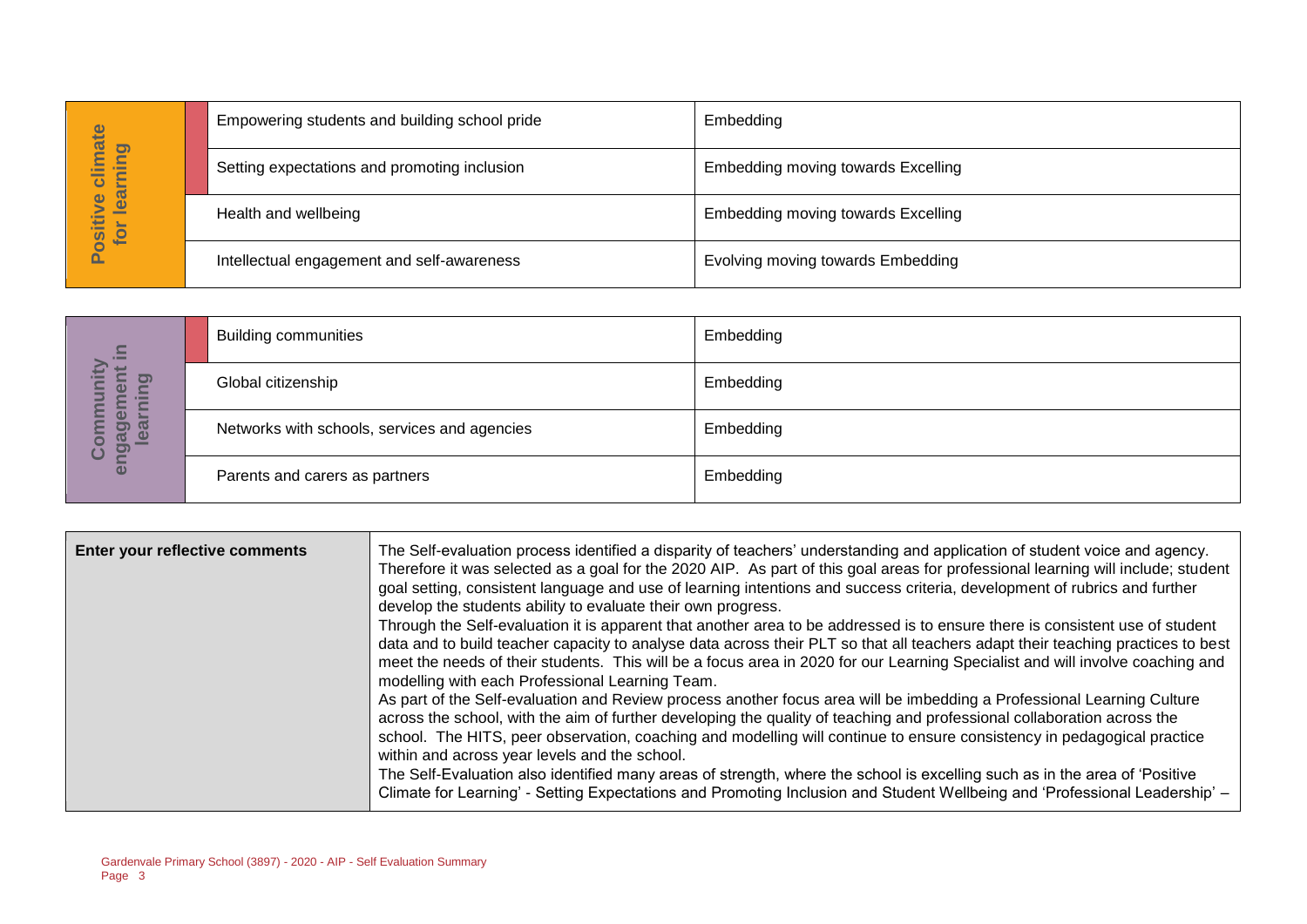|                                  | Building Leadership Teams and Strategic Resource Management.                                                                                                                                                                                                                                                                                                                                                                                               |
|----------------------------------|------------------------------------------------------------------------------------------------------------------------------------------------------------------------------------------------------------------------------------------------------------------------------------------------------------------------------------------------------------------------------------------------------------------------------------------------------------|
| <b>Considerations for 2020</b>   | A consideration for 2020 would be the involvement in the development of a PLC culture at Gardenvale Primary School. As<br>our school has been selected to participate in the PLC Program, financial and time allocations will need to be managed. We<br>aim, through our involvement in the PLC program, that there is increased alignment in the use of data across the school and<br>that staff confidence and capabity in this area is further refined. |
| Documents that support this plan |                                                                                                                                                                                                                                                                                                                                                                                                                                                            |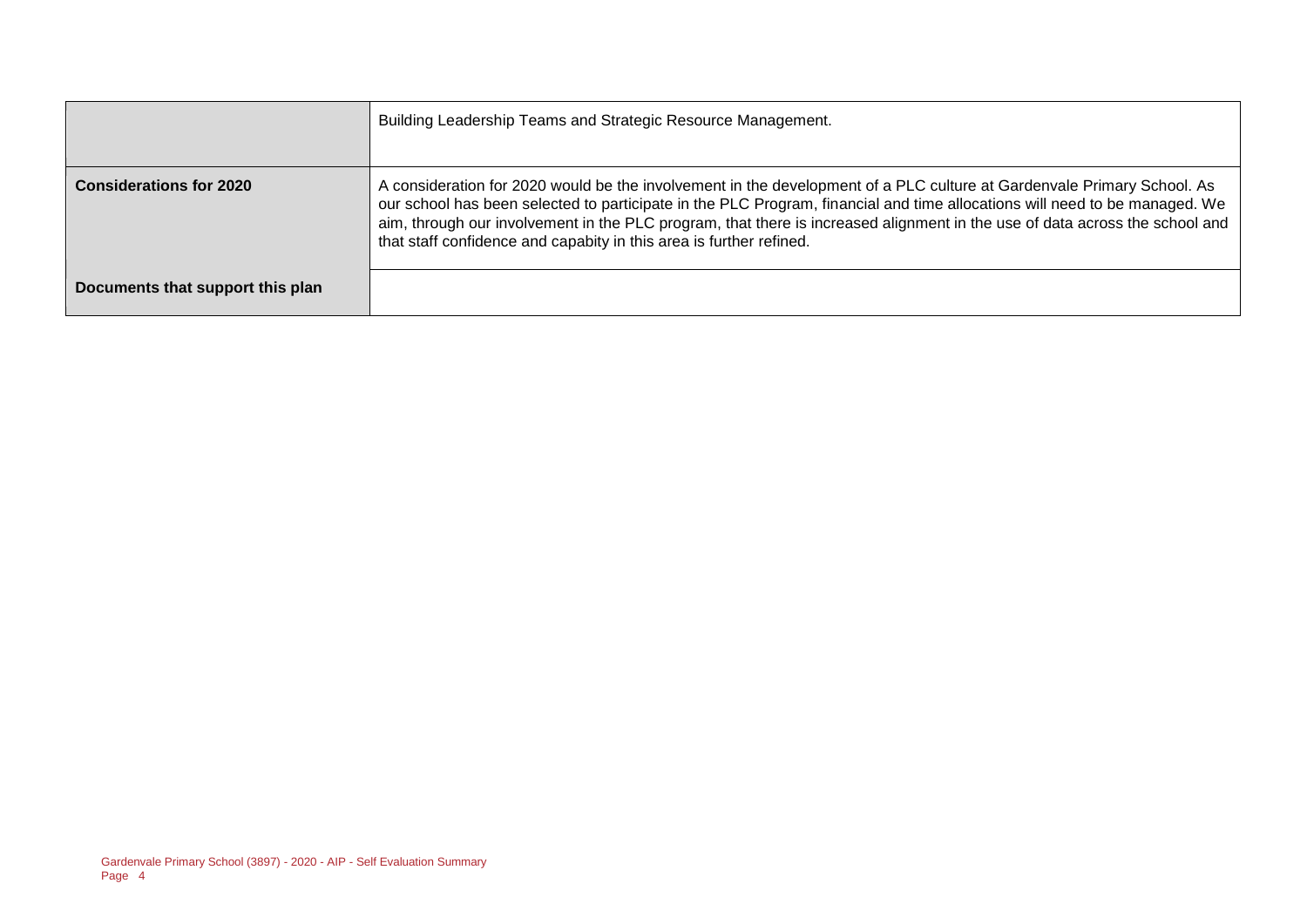## **SSP Goals Targets and KIS**

| Goal 1                                                                           | To improve student engagement in their learning.                                                                             |  |
|----------------------------------------------------------------------------------|------------------------------------------------------------------------------------------------------------------------------|--|
| Target 1.1                                                                       | By 2023, increase the percentage of positive endorsements on AToSS: Student voice and agency from 88% to 92%                 |  |
|                                                                                  | Increase teacher student relationships: sense of concern (yr 6 boys) from 71% to 80%.                                        |  |
|                                                                                  |                                                                                                                              |  |
| Target 1.2                                                                       | By 2023 increase the percentage of positive endorsements on SSS: Use student feedback to improve practice from 60%<br>to 72% |  |
| Target 1.3                                                                       | By 2023 increase the percentage of positive endorsements on POS result: Student voice and agency result from 82% to<br>85%   |  |
| Key Improvement Strategy 1.a<br>Intellectual engagement and self-<br>awareness   | Develop capacity of teachers to engage student voice and agency in teaching and learning                                     |  |
| Key Improvement Strategy 1.b<br>Empowering students and building school<br>pride | Develop student capacity to monitor and evaluate their own progress and achievement in their learning                        |  |
| Goal 2                                                                           | To improve student literacy outcomes.                                                                                        |  |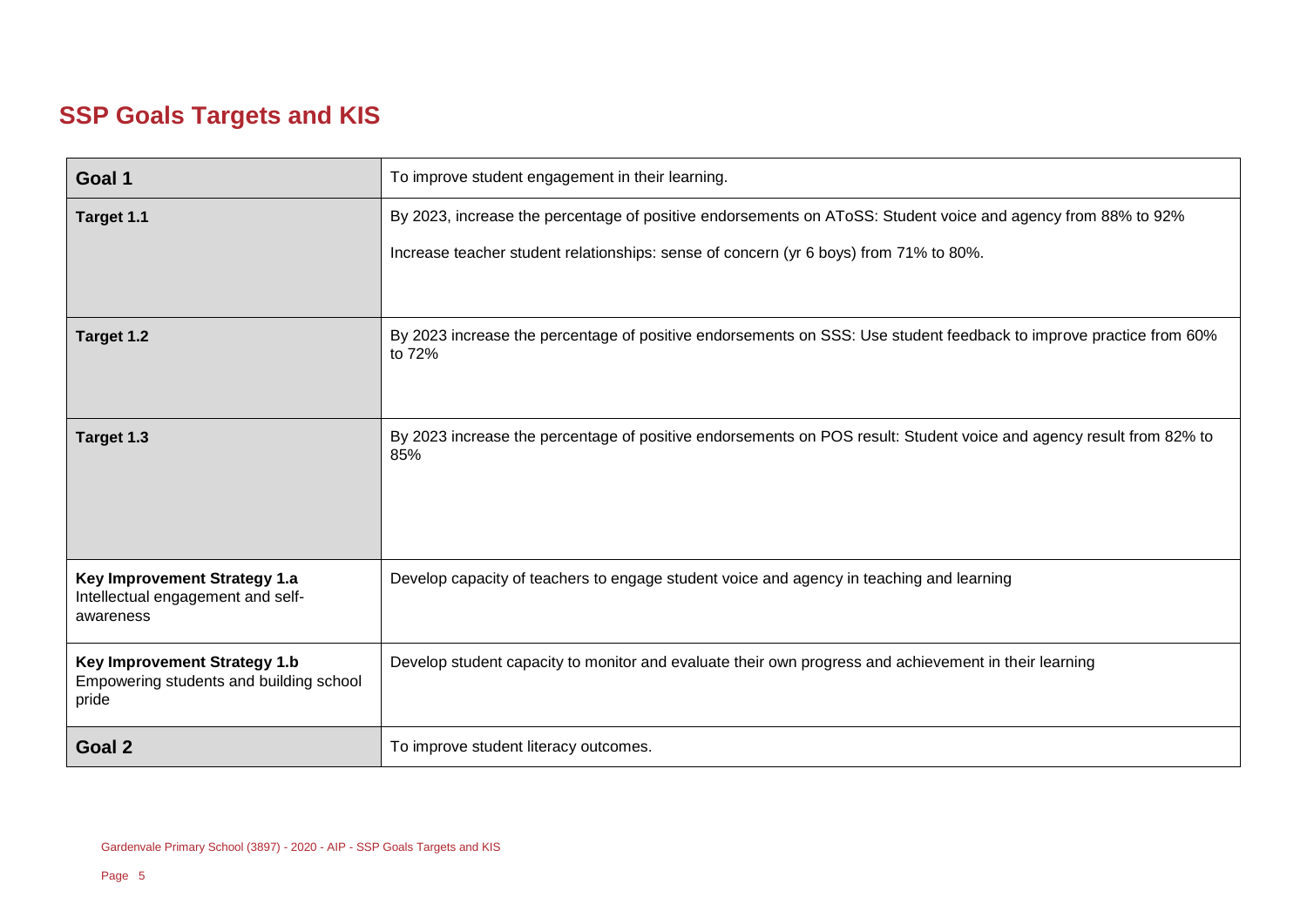| Target 2.1                                                                 |                                                                                                                                                     |
|----------------------------------------------------------------------------|-----------------------------------------------------------------------------------------------------------------------------------------------------|
|                                                                            | By 2023, reduce the percentage of students with low relative gain in NAPLAN:<br>• Writing from 18% (2018) to 16%                                    |
|                                                                            | • Reading from $21\%$ (2018) to 16%                                                                                                                 |
| Target 2.2                                                                 | By 2023, increase the percentage of students with high relative gain in NAPLAN:                                                                     |
|                                                                            | • Writing from 32% (2018) to 38%                                                                                                                    |
|                                                                            | • Reading from 28% (2018) to 35%                                                                                                                    |
|                                                                            |                                                                                                                                                     |
| <b>Key Improvement Strategy 2.a</b><br>Evaluating impact on learning       | Build teacher capacity to utilise data, evidence and a range of assessment strategies to plan and teach students at their<br>point of learning need |
| <b>Key Improvement Strategy 2.b</b><br><b>Building practice excellence</b> | Develop and embed an effective Professional Learning Community (PLC) culture                                                                        |
| Goal 3                                                                     | To improve student Numeracy outcomes.                                                                                                               |
| Target 3.1                                                                 | By 2023, increase the percentage of students with high relative gain in NAPLAN:                                                                     |
|                                                                            | • Numeracy from $30\%$ (2018) to $38\%$                                                                                                             |
|                                                                            | By 2023, SSS result: 'Teacher collaboration' to increase from 62% to 72% (TBC)                                                                      |
|                                                                            |                                                                                                                                                     |
|                                                                            |                                                                                                                                                     |
|                                                                            |                                                                                                                                                     |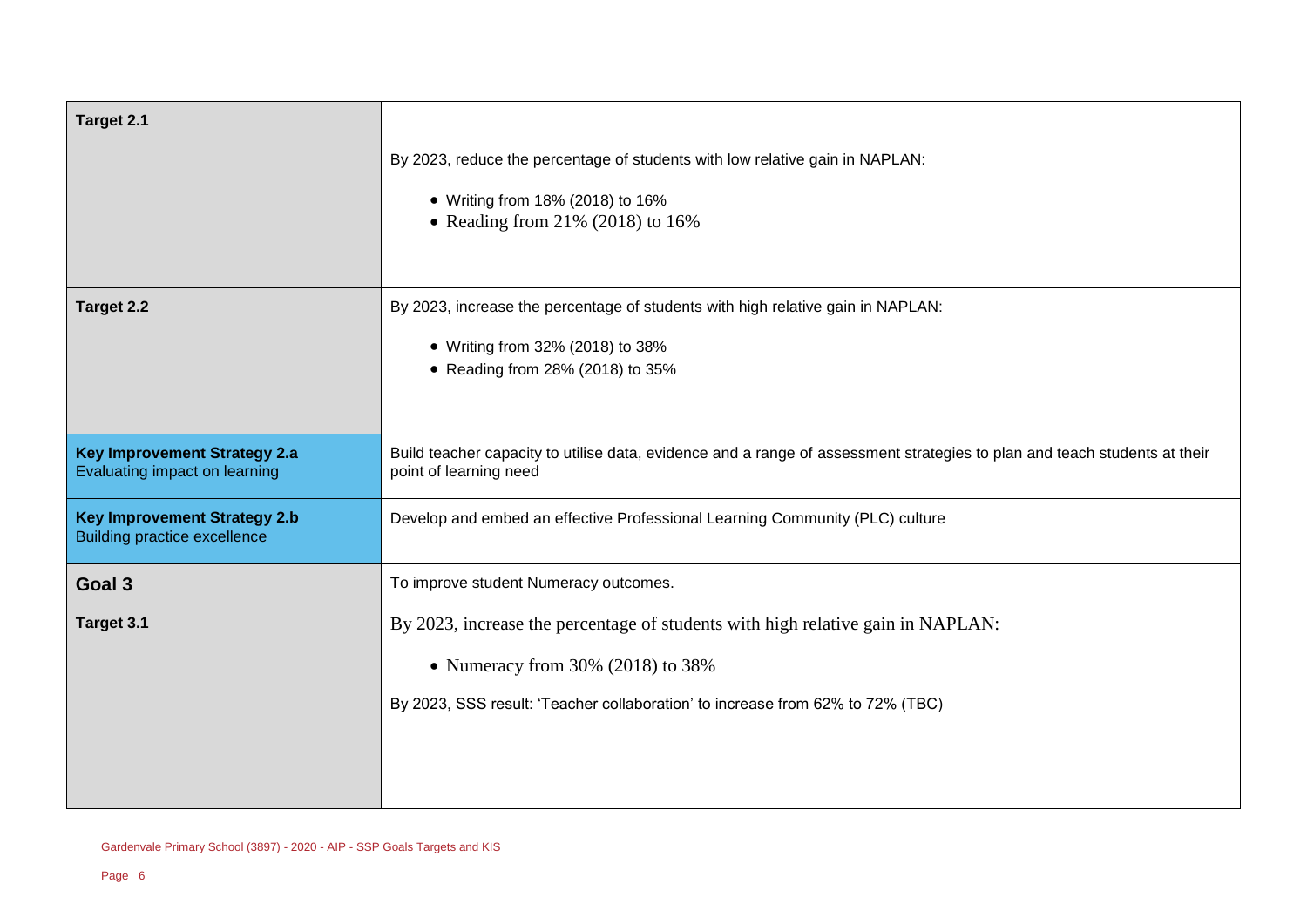| Target 3.2                                                                        | By 2023, SSS result: 'Monitor effectiveness using data' to increase from 65% to 75%.                |
|-----------------------------------------------------------------------------------|-----------------------------------------------------------------------------------------------------|
| Key Improvement Strategy 3.a<br>Curriculum planning and assessment                | Build teacher capacity to use data to inform teaching and learning at each student's point of need. |
| Key Improvement Strategy 3.b<br>Evidence-based high-impact teaching<br>strategies | Embed a consistent approach to instructional practice.                                              |
| Key Improvement Strategy 3.c<br>Building practice excellence                      | Enhance teacher capacity to collaborate professionally.                                             |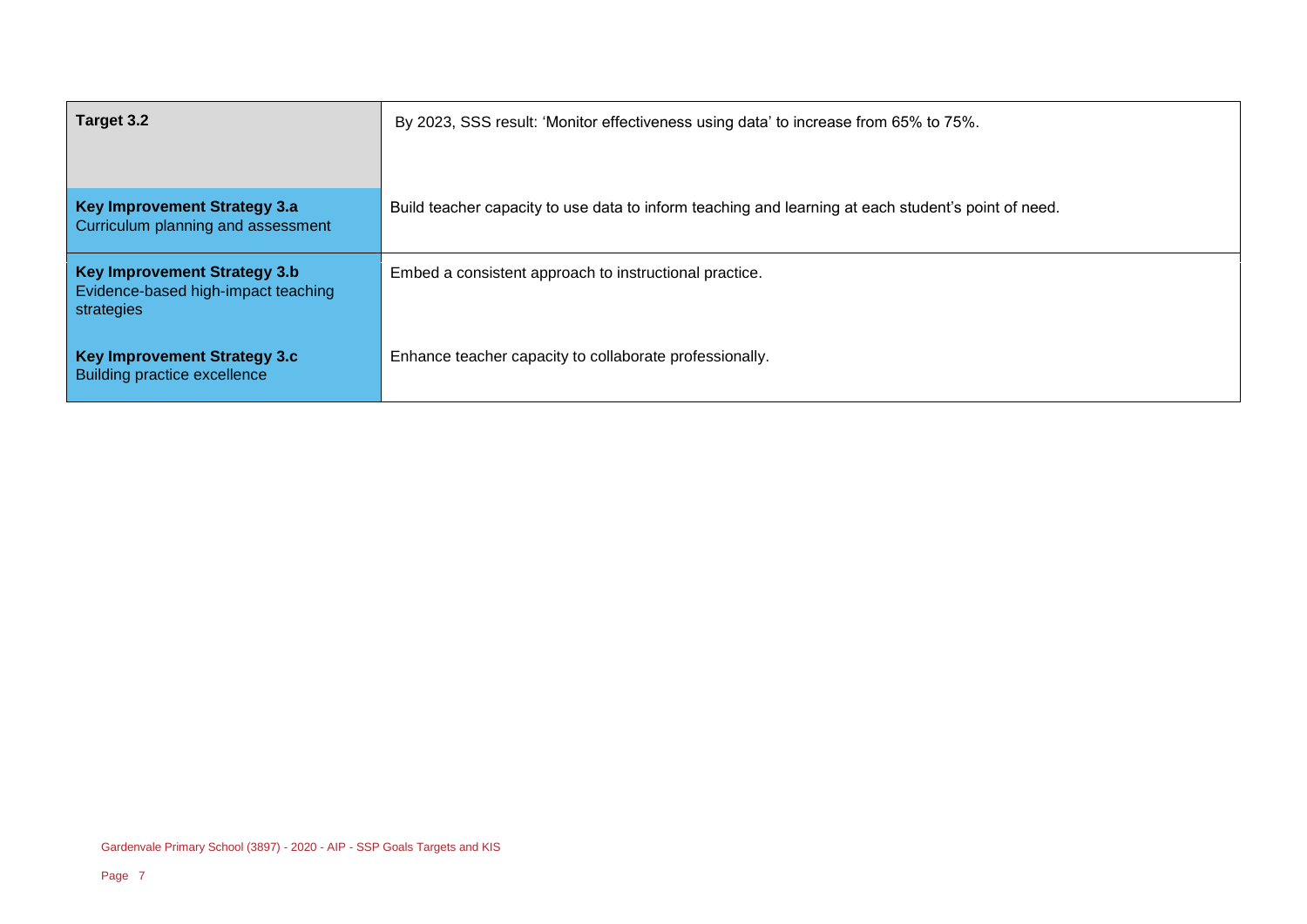### **Select Annual Goals and KIS**

| <b>Four Year Strategic Goals</b>                    | Is this<br>selected for<br>focus this<br>year? | <b>Four Year Strategic Targets</b>                                                                                                                                                                          | 12 month target<br>The 12 month target is an incremental step<br>towards meeting the 4-year target, using the<br>same data set.               |
|-----------------------------------------------------|------------------------------------------------|-------------------------------------------------------------------------------------------------------------------------------------------------------------------------------------------------------------|-----------------------------------------------------------------------------------------------------------------------------------------------|
| To improve student engagement in<br>their learning. | Yes                                            | By 2023, increase the percentage of positive endorsements on<br>AToSS: Student voice and agency from 88% to 92%<br>Increase teacher student relationships: sense of concern (yr 6<br>boys) from 71% to 80%. | <b>AtoSS</b><br>Student voice and agency<br>88%-89%<br>Student teacher relationships (sense of<br>concern yr 6 boys)<br>71%-73%               |
|                                                     |                                                | By 2023 increase the percentage of positive endorsements on<br>SSS: Use student feedback to improve practice from 60% to 72%                                                                                | <b>SSS</b><br>Student feedback to improve practice<br>60-%-73%                                                                                |
|                                                     |                                                | By 2023 increase the percentage of positive endorsements on POS<br>result: Student voice and agency result from 82% to 85%                                                                                  | 1.3 POS<br>Student voice and agency 82%-83%                                                                                                   |
| To improve student literacy<br>outcomes.            | Yes                                            |                                                                                                                                                                                                             | To reduce the percentage of students<br>with low relative gain in NAPLAN:<br>Writing from 18% (2018) to 17%<br>Reading from 21% (2018) to 20% |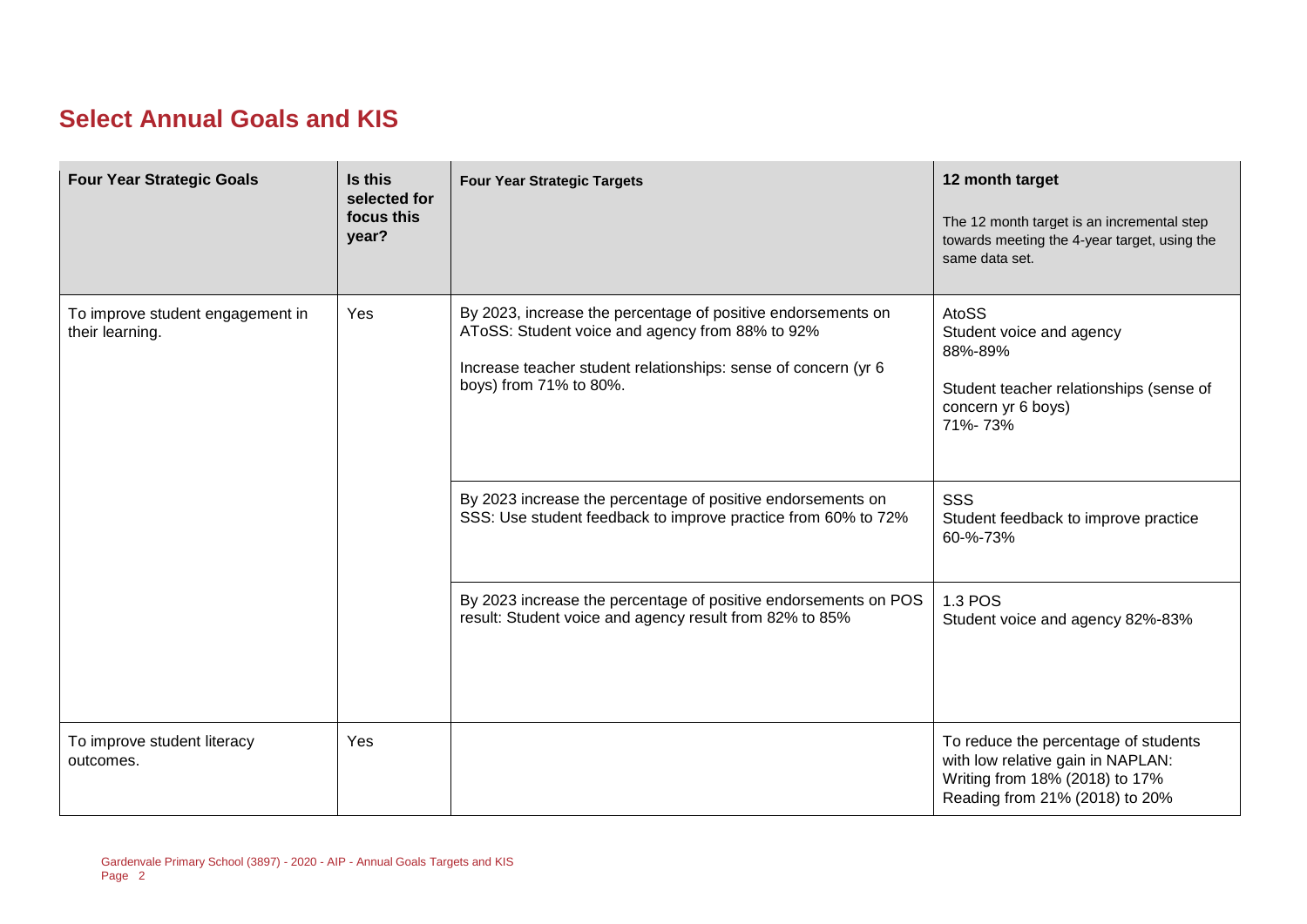|                                          |     | By 2023, reduce the percentage of students with low relative gain<br>in NAPLAN:<br>• Writing from 18% (2018) to 16%<br>• Reading from $21\%$ (2018) to 16%                                                                                                                                |                                                                                                                                                                                                                                           |
|------------------------------------------|-----|-------------------------------------------------------------------------------------------------------------------------------------------------------------------------------------------------------------------------------------------------------------------------------------------|-------------------------------------------------------------------------------------------------------------------------------------------------------------------------------------------------------------------------------------------|
|                                          |     | By 2023, increase the percentage of students with high relative<br>gain in NAPLAN:<br>• Writing from 32% (2018) to 38%<br>• Reading from 28% (2018) to 35%                                                                                                                                | By 2023, increase the percentage of<br>students with high relative gain in<br>NAPLAN:<br>Writing from 32% (2018) to 34%<br>Reading from 28% (2018) to 30%                                                                                 |
| To improve student Numeracy<br>outcomes. | Yes | By 2023, increase the percentage of students with high<br>relative gain in NAPLAN:<br>• Numeracy from $30\%$ (2018) to $38\%$<br>By 2023, SSS result: 'Teacher collaboration' to increase from 62%<br>to 72% (TBC)<br>By 2023, SSS result: 'Monitor effectiveness using data' to increase | Increase the percentage of students with<br>high relative gain in NAPLAN:<br>Numeracy from 30% (2018) to 32%<br>Teacher collaboration to increase from<br>62% to 65%<br>Monitor effectiveness using data' to<br>increase from 65% to 68%. |
|                                          |     | from 65% to 75%.                                                                                                                                                                                                                                                                          |                                                                                                                                                                                                                                           |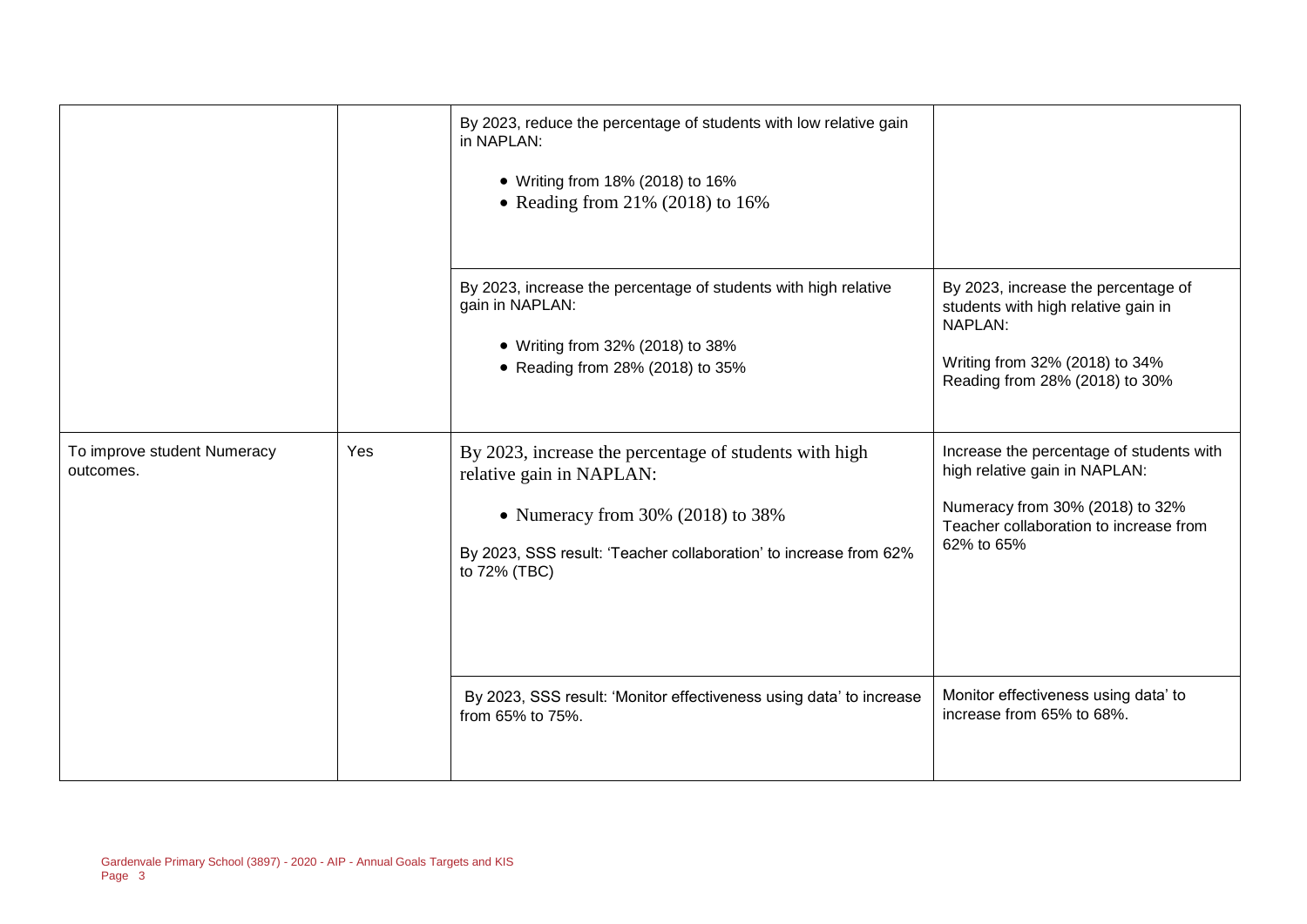| Goal 1                                                                                                                                                                                                                                                                                    | To improve student engagement in their learning.                                                                                                                                                                                                                                                                                                                                                                                                                                                                                                                                                                                                                                                                                                                                                                                                                                                                               |                                              |  |
|-------------------------------------------------------------------------------------------------------------------------------------------------------------------------------------------------------------------------------------------------------------------------------------------|--------------------------------------------------------------------------------------------------------------------------------------------------------------------------------------------------------------------------------------------------------------------------------------------------------------------------------------------------------------------------------------------------------------------------------------------------------------------------------------------------------------------------------------------------------------------------------------------------------------------------------------------------------------------------------------------------------------------------------------------------------------------------------------------------------------------------------------------------------------------------------------------------------------------------------|----------------------------------------------|--|
| 12 Month Target 1.1                                                                                                                                                                                                                                                                       | <b>AtoSS</b><br>Student voice and agency<br>88%-89%<br>Student teacher relationships (sense of concern yr 6 boys)<br>71%-73%                                                                                                                                                                                                                                                                                                                                                                                                                                                                                                                                                                                                                                                                                                                                                                                                   |                                              |  |
| 12 Month Target 1.2                                                                                                                                                                                                                                                                       | <b>SSS</b><br>Student feedback to improve practice<br>60-%-73%                                                                                                                                                                                                                                                                                                                                                                                                                                                                                                                                                                                                                                                                                                                                                                                                                                                                 |                                              |  |
| 12 Month Target 1.3                                                                                                                                                                                                                                                                       | <b>1.3 POS</b><br>Student voice and agency 82%-83%                                                                                                                                                                                                                                                                                                                                                                                                                                                                                                                                                                                                                                                                                                                                                                                                                                                                             |                                              |  |
| <b>Key Improvement Strategies</b>                                                                                                                                                                                                                                                         |                                                                                                                                                                                                                                                                                                                                                                                                                                                                                                                                                                                                                                                                                                                                                                                                                                                                                                                                | Is this KIS selected for focus this<br>year? |  |
| KIS <sub>1</sub><br>Intellectual engagement and self-<br>awareness                                                                                                                                                                                                                        | Develop capacity of teachers to engage student voice and agency in teaching and learning                                                                                                                                                                                                                                                                                                                                                                                                                                                                                                                                                                                                                                                                                                                                                                                                                                       | Yes                                          |  |
| KIS <sub>2</sub><br>Empowering students and building<br>school pride                                                                                                                                                                                                                      | Develop student capacity to monitor and evaluate their own progress and achievement in<br>their learning                                                                                                                                                                                                                                                                                                                                                                                                                                                                                                                                                                                                                                                                                                                                                                                                                       | Yes                                          |  |
| Explain why the school has selected this<br>KIS as a focus for this year. Please make<br>reference to the self-evaluation, relevant<br>school data, the progress against School<br>Strategic Plan (SSP) goals, targets, and the<br>diagnosis of issues requiring particular<br>attention. | The panel found that there are embedded HERRRby values throughout the school that enable student input and leadership in<br>partnership with staff, however pedagogical practice was predominately teacher centered in the classroom. There was lack of<br>clarity of understanding of student voice and agency among the staff. The school's focus will be to provide professional<br>learning to improve capacity of staff to engage in student voice and agency in teaching and learning. The school will develop a<br>consistent use of language to set learning goals for a lesson and ensure that the learning intention and success criteria are<br>aligned. Students will be able to articulate the goal of the lesson, know when they have achieved that goal and what their next<br>stage of learning is. Staff will develop a whole school scope and sequence of learning intentions and success criteria linked to |                                              |  |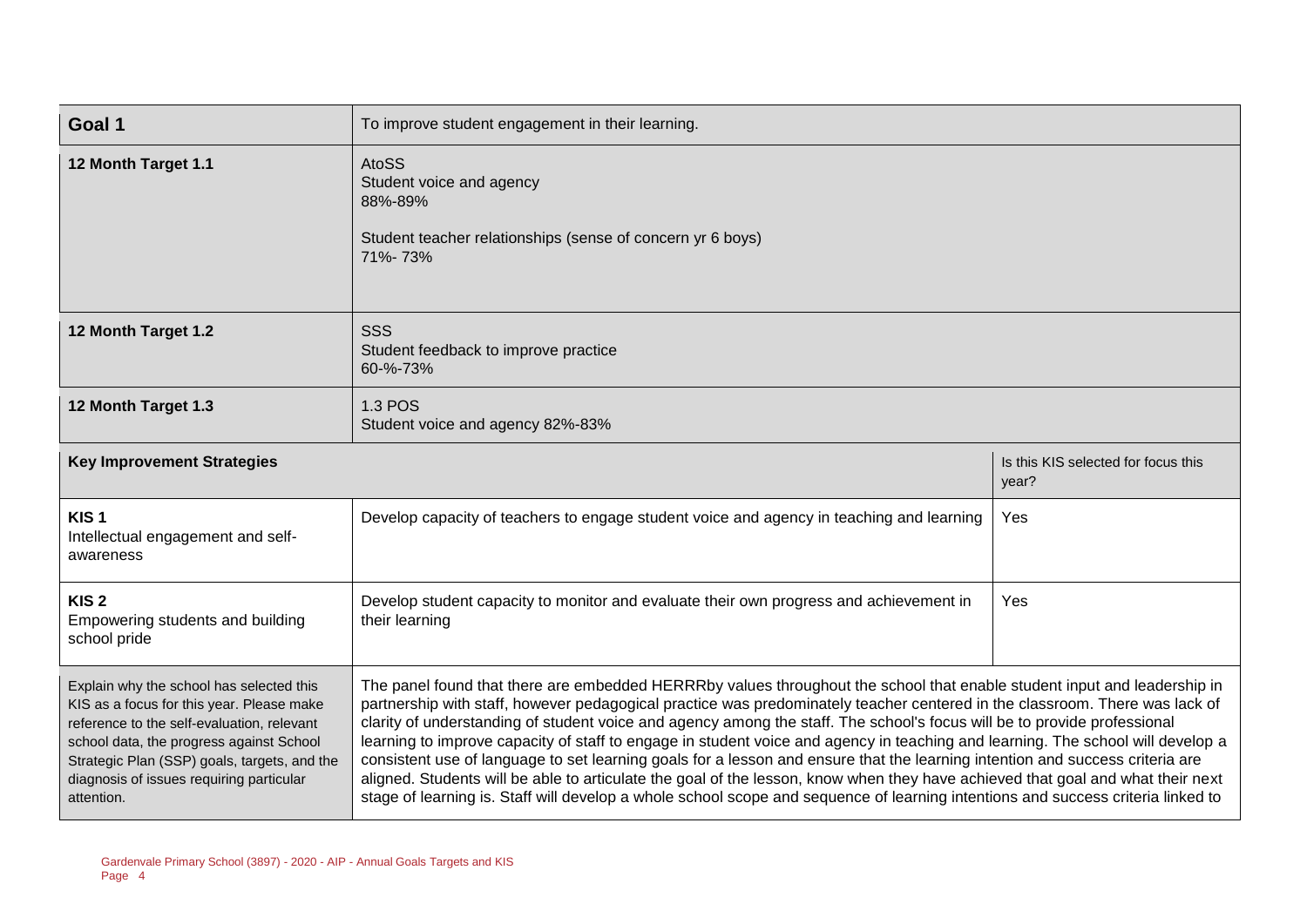|                                                                                                                                                                                                                                                                                           | reading and number aligned with Victorian Curriculum Standards and this will be evident in weekly planning documents. The<br>school will develop a consistent approach to allow students to monitor and evaluate their own progress and achievement in<br>their learning as currently this practice is teacher dominated. Staff will develop and use rubrics to support student goal setting.<br>To further develop student voice and agency within the classroom, the 'going further' element of inquiry will be audited and<br>improved throughout the school to allow for a more student centered approach.                                                                                                                                                                                                                                                                                                                    |                                              |  |  |  |
|-------------------------------------------------------------------------------------------------------------------------------------------------------------------------------------------------------------------------------------------------------------------------------------------|-----------------------------------------------------------------------------------------------------------------------------------------------------------------------------------------------------------------------------------------------------------------------------------------------------------------------------------------------------------------------------------------------------------------------------------------------------------------------------------------------------------------------------------------------------------------------------------------------------------------------------------------------------------------------------------------------------------------------------------------------------------------------------------------------------------------------------------------------------------------------------------------------------------------------------------|----------------------------------------------|--|--|--|
| Goal 2                                                                                                                                                                                                                                                                                    | To improve student literacy outcomes.                                                                                                                                                                                                                                                                                                                                                                                                                                                                                                                                                                                                                                                                                                                                                                                                                                                                                             |                                              |  |  |  |
| 12 Month Target 2.1                                                                                                                                                                                                                                                                       | To reduce the percentage of students with low relative gain in NAPLAN:<br>Writing from 18% (2018) to 17%<br>Reading from 21% (2018) to 20%                                                                                                                                                                                                                                                                                                                                                                                                                                                                                                                                                                                                                                                                                                                                                                                        |                                              |  |  |  |
| 12 Month Target 2.2                                                                                                                                                                                                                                                                       | By 2023, increase the percentage of students with high relative gain in NAPLAN:<br>Writing from 32% (2018) to 34%<br>Reading from 28% (2018) to 30%                                                                                                                                                                                                                                                                                                                                                                                                                                                                                                                                                                                                                                                                                                                                                                               |                                              |  |  |  |
| <b>Key Improvement Strategies</b>                                                                                                                                                                                                                                                         |                                                                                                                                                                                                                                                                                                                                                                                                                                                                                                                                                                                                                                                                                                                                                                                                                                                                                                                                   | Is this KIS selected for focus this<br>year? |  |  |  |
| KIS <sub>1</sub><br>Evaluating impact on learning                                                                                                                                                                                                                                         | Build teacher capacity to utilise data, evidence and a range of assessment strategies to<br>plan and teach students at their point of learning need                                                                                                                                                                                                                                                                                                                                                                                                                                                                                                                                                                                                                                                                                                                                                                               | Yes                                          |  |  |  |
| KIS <sub>2</sub><br><b>Building practice excellence</b>                                                                                                                                                                                                                                   | Develop and embed an effective Professional Learning Community (PLC) culture                                                                                                                                                                                                                                                                                                                                                                                                                                                                                                                                                                                                                                                                                                                                                                                                                                                      | Yes                                          |  |  |  |
| Explain why the school has selected this<br>KIS as a focus for this year. Please make<br>reference to the self-evaluation, relevant<br>school data, the progress against School<br>Strategic Plan (SSP) goals, targets, and the<br>diagnosis of issues requiring particular<br>attention. | To improve student literacy outcomes:<br>In 2019 in reading we started working toward developing a common language using the CAFE reading strategies, a whole<br>school scope and sequence of strategies, a common instructional model and redoing the assessment schedule. The panel<br>heard from staff that in the teaching of reading there was inconsistent practices and this had limited the capacity to align<br>reading data. The panel found different reading models were being partially implemented or were blended with existing<br>teaching of reading practices and professional learning to build teacher capacity and analysis of data was needed.<br>The staff have clearly indicated that they need another year to focus on reading, strengthen the use of data and assessment to<br>plan and teach students at their point of learning need, develop a school wide consistent criteria aligned to Victorian |                                              |  |  |  |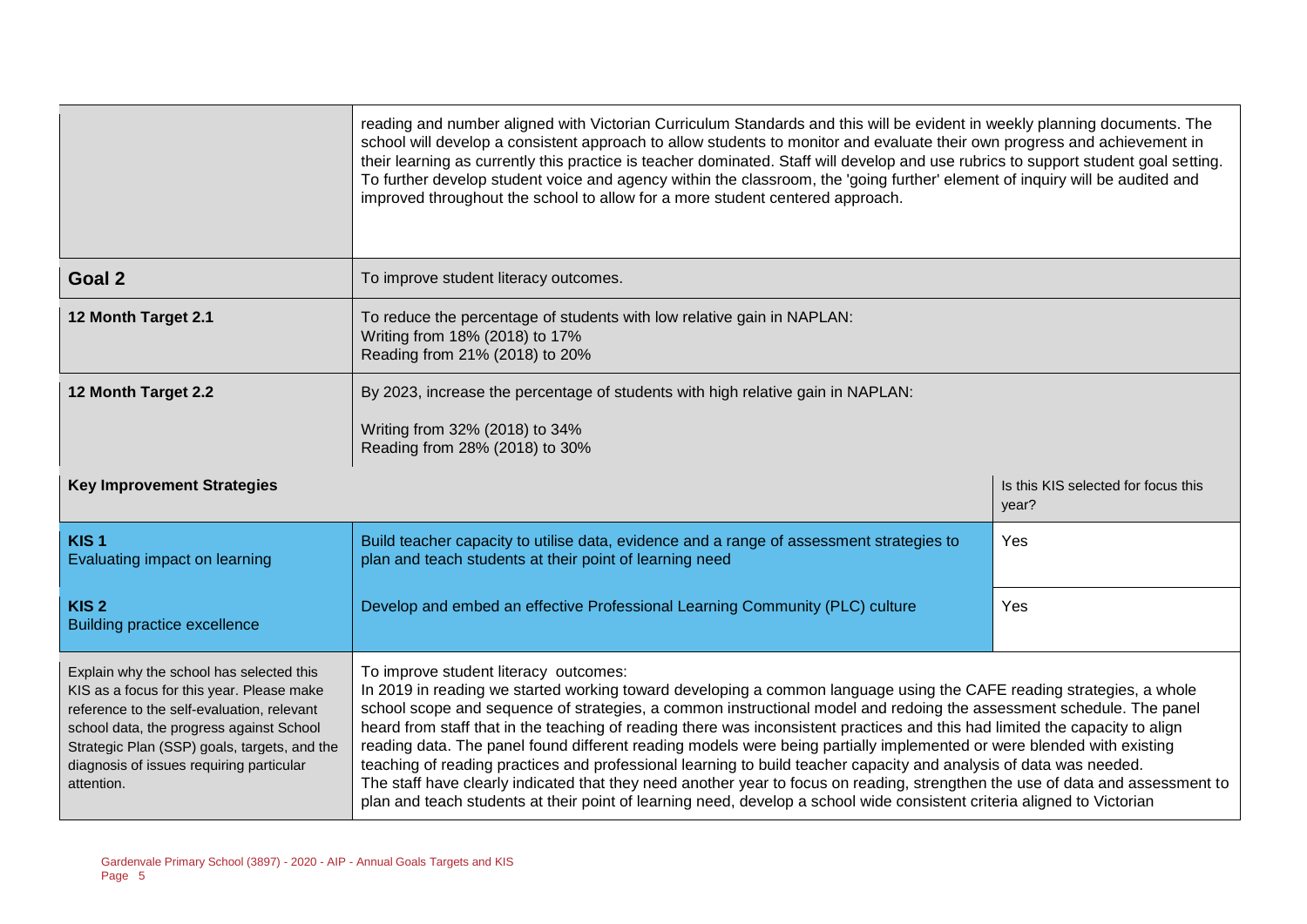|                                                                       | Curriculum to determine teacher judgments and refine the assessment schedule to ensure triangulation of data. The HITS and<br>Peer Observation will continue to support this process. Coaching and modelling among staff will continue to ensure<br>consistency in pedagogical practice within and across classroom that aligns with our instructional model for reading.<br>The panel reported that a consistent, whole school instruction model was needed in writing. A whole school instructional model<br>and a consistent language will be developed in literacy. The panel also noted there was no protocol for data analysis and not<br>all leaning areas focused on data and shared ownership of the learning progress of year level cohorts as common practice<br>was yet to be achieved inconsistency of data management. A data specialist will be appointed from the staff, data collection<br>methods audited and a consistent method agreed upon and implemented. Staff will receive professional learning in this area.<br>The school will focus on increasing the teacher capacity through professional development of a PLC culture across the school. |                                              |  |  |  |
|-----------------------------------------------------------------------|--------------------------------------------------------------------------------------------------------------------------------------------------------------------------------------------------------------------------------------------------------------------------------------------------------------------------------------------------------------------------------------------------------------------------------------------------------------------------------------------------------------------------------------------------------------------------------------------------------------------------------------------------------------------------------------------------------------------------------------------------------------------------------------------------------------------------------------------------------------------------------------------------------------------------------------------------------------------------------------------------------------------------------------------------------------------------------------------------------------------------------------------------------------------------|----------------------------------------------|--|--|--|
| Goal 3                                                                | To improve student Numeracy outcomes.                                                                                                                                                                                                                                                                                                                                                                                                                                                                                                                                                                                                                                                                                                                                                                                                                                                                                                                                                                                                                                                                                                                                    |                                              |  |  |  |
| 12 Month Target 3.1                                                   | Increase the percentage of students with high relative gain in NAPLAN:<br>Numeracy from 30% (2018) to 32%<br>Teacher collaboration to increase from 62% to 65%                                                                                                                                                                                                                                                                                                                                                                                                                                                                                                                                                                                                                                                                                                                                                                                                                                                                                                                                                                                                           |                                              |  |  |  |
| 12 Month Target 3.2                                                   | Monitor effectiveness using data to increase from 65% to 68%.                                                                                                                                                                                                                                                                                                                                                                                                                                                                                                                                                                                                                                                                                                                                                                                                                                                                                                                                                                                                                                                                                                            |                                              |  |  |  |
| <b>Key Improvement Strategies</b>                                     |                                                                                                                                                                                                                                                                                                                                                                                                                                                                                                                                                                                                                                                                                                                                                                                                                                                                                                                                                                                                                                                                                                                                                                          | Is this KIS selected for focus this<br>year? |  |  |  |
| KIS <sub>1</sub><br>Curriculum planning and assessment                | Build teacher capacity to use data to inform teaching and learning at each student's point<br>of need.                                                                                                                                                                                                                                                                                                                                                                                                                                                                                                                                                                                                                                                                                                                                                                                                                                                                                                                                                                                                                                                                   | No.                                          |  |  |  |
| KIS <sub>2</sub><br>Evidence-based high-impact teaching<br>strategies | Embed a consistent approach to instructional practice.                                                                                                                                                                                                                                                                                                                                                                                                                                                                                                                                                                                                                                                                                                                                                                                                                                                                                                                                                                                                                                                                                                                   | <b>No</b>                                    |  |  |  |
| KIS <sub>3</sub><br><b>Building practice excellence</b>               | Enhance teacher capacity to collaborate professionally.                                                                                                                                                                                                                                                                                                                                                                                                                                                                                                                                                                                                                                                                                                                                                                                                                                                                                                                                                                                                                                                                                                                  | Yes                                          |  |  |  |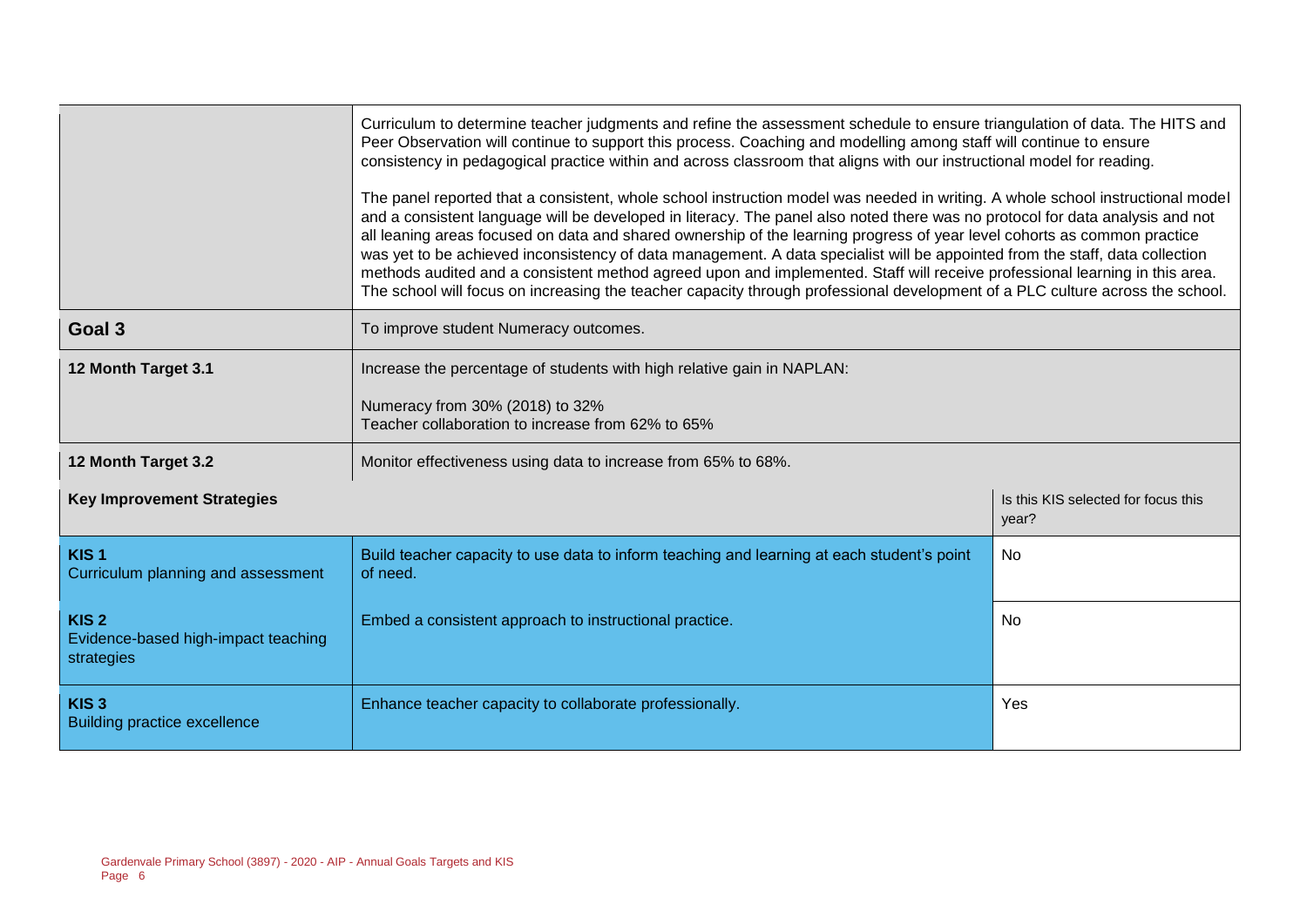| Explain why the school has selected this<br>KIS as a focus for this year. Please make<br>reference to the self-evaluation, relevant<br>school data, the progress against School<br>Strategic Plan (SSP) goals, targets, and the<br>diagnosis of issues requiring particular<br>attention. | The panel reported that a consistent, whole school instruction model was needed in mathematics. A whole school instructional<br>model and a consistent language will be developed numeracy. The panel also noted there was no protocol for data analysis<br>and not all leaning areas focused on data and shared ownership of the learning progress of year level cohorts as common<br>practice was yet to be achieved inconsistency of data management. A data specialist will be appointed from the staff, data<br>collection methods audited and a consistent method agreed upon and implemented. Staff will receive professional learning in<br>this area. Further developing the capacity of teachers to use the assessment schedule and data from literacy and numeracy<br>assessment for planning of student learning as a cohort.<br>The school will focus on increasing the teacher capacity through professional development of a PLC structure and enhance<br>teacher capacity to collaborate professionally.<br>The HITS and Peer Observation will continue to support this process. Coaching and modelling among staff will continue to<br>ensure consistency in pedagogical practice within and across classroom that aligns with our instructional model for numeracy. |
|-------------------------------------------------------------------------------------------------------------------------------------------------------------------------------------------------------------------------------------------------------------------------------------------|---------------------------------------------------------------------------------------------------------------------------------------------------------------------------------------------------------------------------------------------------------------------------------------------------------------------------------------------------------------------------------------------------------------------------------------------------------------------------------------------------------------------------------------------------------------------------------------------------------------------------------------------------------------------------------------------------------------------------------------------------------------------------------------------------------------------------------------------------------------------------------------------------------------------------------------------------------------------------------------------------------------------------------------------------------------------------------------------------------------------------------------------------------------------------------------------------------------------------------------------------------------------------------------|
|-------------------------------------------------------------------------------------------------------------------------------------------------------------------------------------------------------------------------------------------------------------------------------------------|---------------------------------------------------------------------------------------------------------------------------------------------------------------------------------------------------------------------------------------------------------------------------------------------------------------------------------------------------------------------------------------------------------------------------------------------------------------------------------------------------------------------------------------------------------------------------------------------------------------------------------------------------------------------------------------------------------------------------------------------------------------------------------------------------------------------------------------------------------------------------------------------------------------------------------------------------------------------------------------------------------------------------------------------------------------------------------------------------------------------------------------------------------------------------------------------------------------------------------------------------------------------------------------|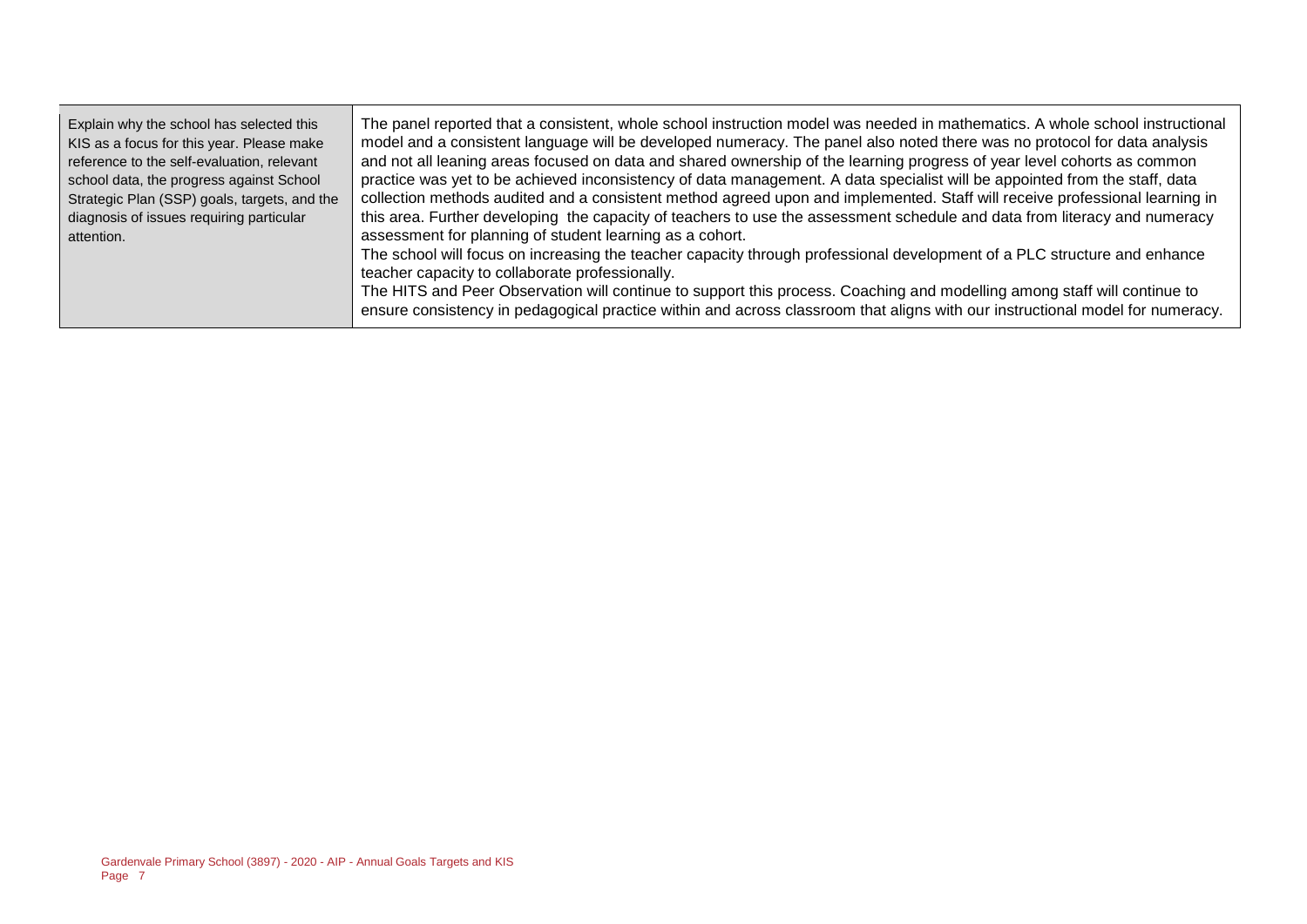### **Define Actions, Outcomes and Activities**

| Goal 1                                                            | To improve student engagement in their learning.                                                                                                                                                                                                                                                                                                                                  |
|-------------------------------------------------------------------|-----------------------------------------------------------------------------------------------------------------------------------------------------------------------------------------------------------------------------------------------------------------------------------------------------------------------------------------------------------------------------------|
| 12 Month Target 1.1                                               | <b>AtoSS</b><br>Student voice and agency<br>88%-89%<br>Student teacher relationships (sense of concern yr 6 boys)<br>71%-73%                                                                                                                                                                                                                                                      |
| 12 Month Target 1.2                                               | <b>SSS</b><br>Student feedback to improve practice<br>60-%-73%                                                                                                                                                                                                                                                                                                                    |
| 12 Month Target 1.3                                               | <b>1.3 POS</b><br>Student voice and agency 82%-83%                                                                                                                                                                                                                                                                                                                                |
| KIS <sub>1</sub><br>Intellectual engagement and<br>self-awareness | Develop capacity of teachers to engage student voice and agency in teaching and learning                                                                                                                                                                                                                                                                                          |
| <b>Actions</b>                                                    | Develop a whole school understanding of what student voice and agency looks like.<br>Identify opportunities to activate student agency in learning.                                                                                                                                                                                                                               |
| <b>Outcomes</b>                                                   | Leaders will:<br>Be able to clearly articulate what student agency and voice looks like at Gardenvale Primary School<br>Regularly observe lessons to monitor the implementation progress<br>Teachers will:<br>Be able to articulate what student agency and voice looks like in the classroom<br>Explicitly teach students to set goals and track progress against learning goals |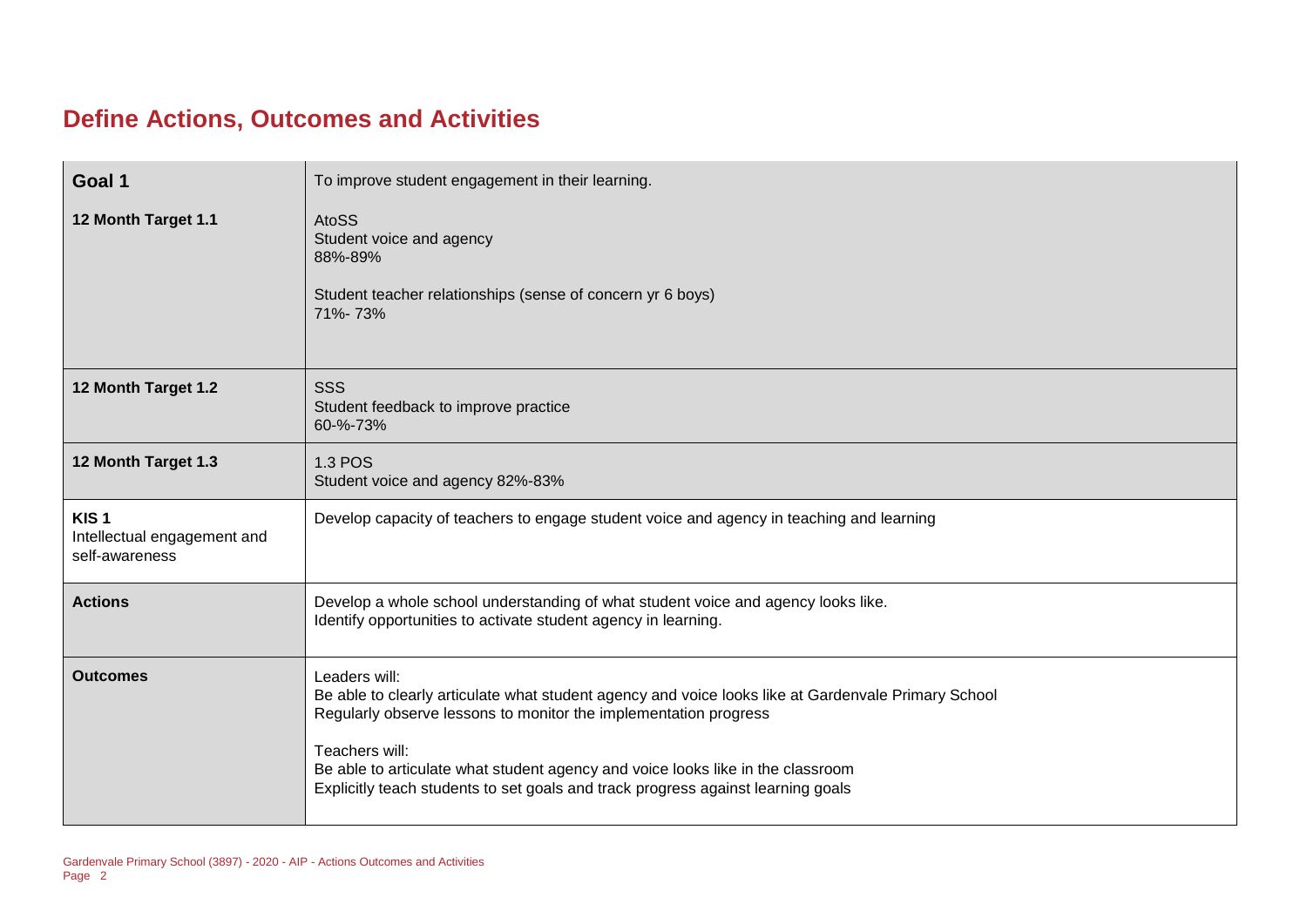|                                                                              | Students Will:<br>Identify what voice and agency is in the classroom                                                                                                                                                                                                                                                                                                      |                                                                |                                 |                                  |                                                 |
|------------------------------------------------------------------------------|---------------------------------------------------------------------------------------------------------------------------------------------------------------------------------------------------------------------------------------------------------------------------------------------------------------------------------------------------------------------------|----------------------------------------------------------------|---------------------------------|----------------------------------|-------------------------------------------------|
| <b>Success Indicators</b>                                                    | Leaders will:<br>Peer observation model<br>Minutes from PLC meetings, professional learning presentations<br>Notes from classroom observations<br>Teachers: PDP goals reflecting on progress, lesson plans, curriculum plannning<br>Students:                                                                                                                             |                                                                |                                 |                                  |                                                 |
| <b>Activities and Milestones</b>                                             |                                                                                                                                                                                                                                                                                                                                                                           | Who                                                            | Is this a PL<br><b>Priority</b> | When                             | <b>Budget</b>                                   |
| Audit of Going Further component of Inquiry Units across each<br>year level. |                                                                                                                                                                                                                                                                                                                                                                           | $\overline{\mathbf{M}}$ All Staff<br>☑ School Improvement Team | $\Box$ PLP<br>Priority          | from:<br>Term 1<br>to:<br>Term 1 | \$0.00<br>$\Box$ Equity funding will<br>be used |
| KIS <sub>2</sub><br>Empowering students and<br>building school pride         | Develop student capacity to monitor and evaluate their own progress and achievement in their learning                                                                                                                                                                                                                                                                     |                                                                |                                 |                                  |                                                 |
| <b>Actions</b>                                                               | Develop and implement consistent approach and common language to learning intentions and success criteria<br>Develop consistent goal setting approach linked to HERRRby 'be you'<br>Implement a goal reflection process                                                                                                                                                   |                                                                |                                 |                                  |                                                 |
| <b>Outcomes</b>                                                              | Leaders will:<br>Be able to clearly articulate to staff what learning intentions and success criteria should look like.<br>Provide support for staff through peer observation model to<br>Regularly observe lessons to monitor the implementation progress.<br>Teachers will:<br>Include lesson learning intentions and success criteria in their planning documentation. |                                                                |                                 |                                  |                                                 |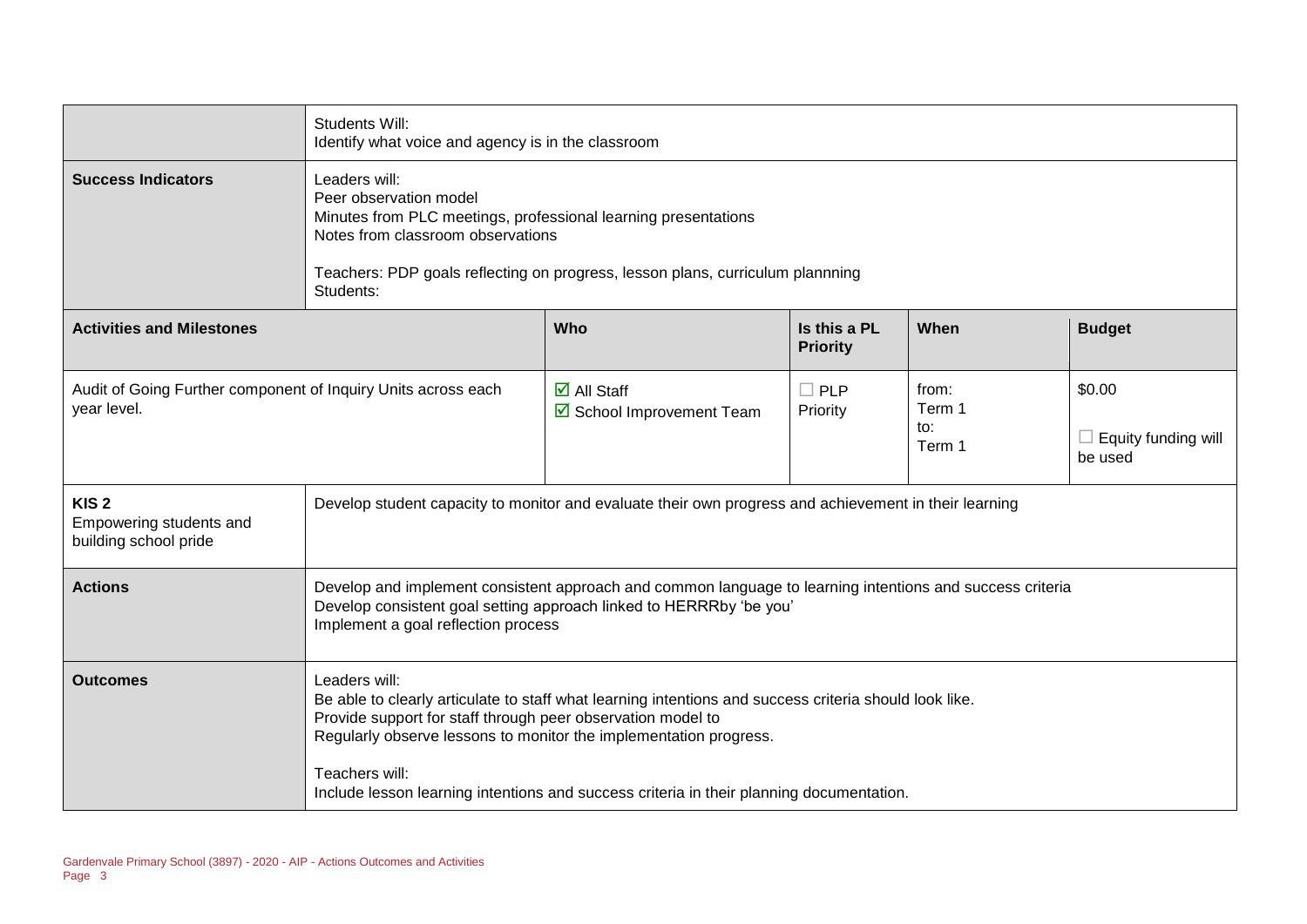|                                                                                                                                                       | Be able to articulate to students the learning intentions and success criteria at the beginning and close of lesson<br>Students will:<br>Be able to articulate what the learning intention of the lesson is and how they know they have been successful<br>Set and track their own progress against learning goals |                                                                                                     |                                 |                                  |                                                 |
|-------------------------------------------------------------------------------------------------------------------------------------------------------|--------------------------------------------------------------------------------------------------------------------------------------------------------------------------------------------------------------------------------------------------------------------------------------------------------------------|-----------------------------------------------------------------------------------------------------|---------------------------------|----------------------------------|-------------------------------------------------|
| <b>Success Indicators</b>                                                                                                                             | Leaders:<br>Peer observation model<br>Minutes from PLC meetings, professional learning presentations<br>Notes from classroom observations<br>Teachers: PDP goals reflecting on progress, lesson plans, curriculum plans<br>Students: individual learning goal progress                                             |                                                                                                     |                                 |                                  |                                                 |
| <b>Activities and Milestones</b>                                                                                                                      |                                                                                                                                                                                                                                                                                                                    | Who                                                                                                 | Is this a PL<br><b>Priority</b> | When                             | <b>Budget</b>                                   |
| Development of rubrics for Inquiry Units                                                                                                              |                                                                                                                                                                                                                                                                                                                    | $\overline{\mathsf{d}}$ All Staff<br>$\overline{\mathbf{M}}$ PLT Leaders<br>School Improvement Team | $\Box$ PLP<br>Priority          | from:<br>Term 3<br>to:<br>Term 4 | \$0.00<br>$\Box$ Equity funding will<br>be used |
| Setting personal goals linked to our HERRRby (Be You).<br>Student reflection on goals.                                                                |                                                                                                                                                                                                                                                                                                                    | $\overline{\mathbf{d}}$ All Staff<br>$\overline{\mathbf{D}}$ PLT Leaders<br>School Improvement Team | $\Box$ PLP<br>Priority          | from:<br>Term 2<br>to:<br>Term 4 | \$0.00<br>$\Box$ Equity funding will<br>be used |
| Professional learning to support staff to develop and implement a<br>consistent approach and language to learning intentions and<br>success criteria. |                                                                                                                                                                                                                                                                                                                    | $\triangledown$ Leadership Team                                                                     | <b>☑</b> PLP<br>Priority        | from:<br>Term 1                  | \$0.00                                          |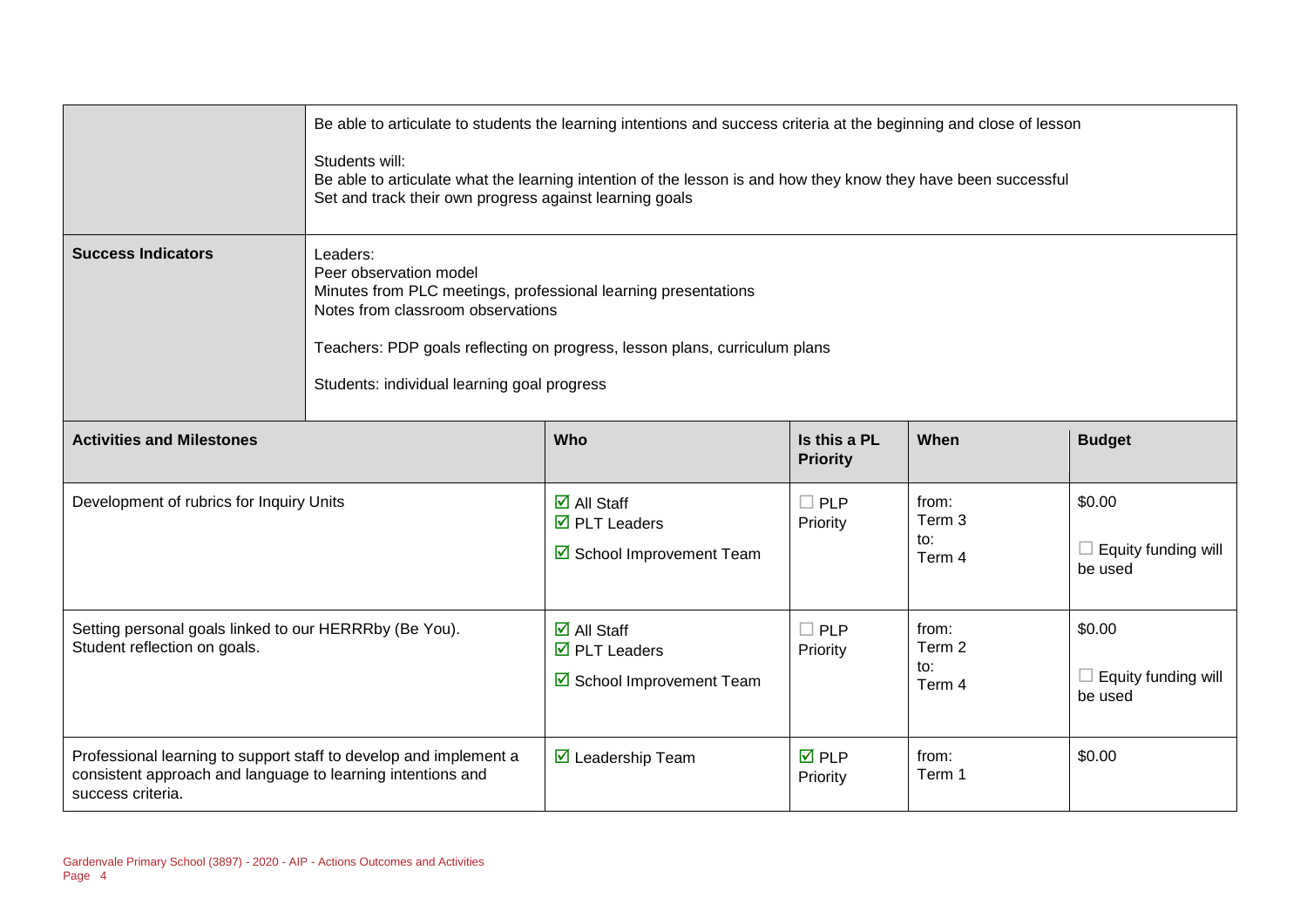|                                                   |                                                                                                                                                                                                                                                                                                                                                                                                                                                                                                                                                                    |                                                                        |  | to:<br>Term 2 | Equity funding will<br>be used |
|---------------------------------------------------|--------------------------------------------------------------------------------------------------------------------------------------------------------------------------------------------------------------------------------------------------------------------------------------------------------------------------------------------------------------------------------------------------------------------------------------------------------------------------------------------------------------------------------------------------------------------|------------------------------------------------------------------------|--|---------------|--------------------------------|
| Goal 2                                            | To improve student literacy outcomes.                                                                                                                                                                                                                                                                                                                                                                                                                                                                                                                              |                                                                        |  |               |                                |
| 12 Month Target 2.1                               | Writing from 18% (2018) to 17%<br>Reading from 21% (2018) to 20%                                                                                                                                                                                                                                                                                                                                                                                                                                                                                                   | To reduce the percentage of students with low relative gain in NAPLAN: |  |               |                                |
| 12 Month Target 2.2                               | By 2023, increase the percentage of students with high relative gain in NAPLAN:<br>Writing from 32% (2018) to 34%<br>Reading from 28% (2018) to 30%                                                                                                                                                                                                                                                                                                                                                                                                                |                                                                        |  |               |                                |
| KIS <sub>1</sub><br>Evaluating impact on learning | Build teacher capacity to utilise data, evidence and a range of assessment strategies to plan and teach students at their point of<br>learning need                                                                                                                                                                                                                                                                                                                                                                                                                |                                                                        |  |               |                                |
| <b>Actions</b>                                    | Further embed the use of whole school assessment schedule to triangulate data, and collaboratively plan and teach students at their<br>point of learning need.<br>Develop teacher capacity to support the consistent implementation of the Gardenvale pedagogical model based on best practice.                                                                                                                                                                                                                                                                    |                                                                        |  |               |                                |
| <b>Outcomes</b>                                   | Leaders will:<br>*provide PD and develop a coaching model to support staff in the implementation of the pedagogical model.<br>*track and reflect on peer observations and learning walks/pedagogical model implementation including barriers and enablers.<br>*time allocation and resourcing<br>Teachers will:<br>*understand the structure of the pedagogical model, establish/improve observation skills; use the pedagogical model regularly to<br>collaboratively plan and deliver lessons<br>*unpack the literacy toolkit to develop and embed best practice |                                                                        |  |               |                                |
| <b>Success Indicators</b>                         | Leaders:<br>*agendas and minutes of meetings/meeting schedules<br>*Internal professional development                                                                                                                                                                                                                                                                                                                                                                                                                                                               |                                                                        |  |               |                                |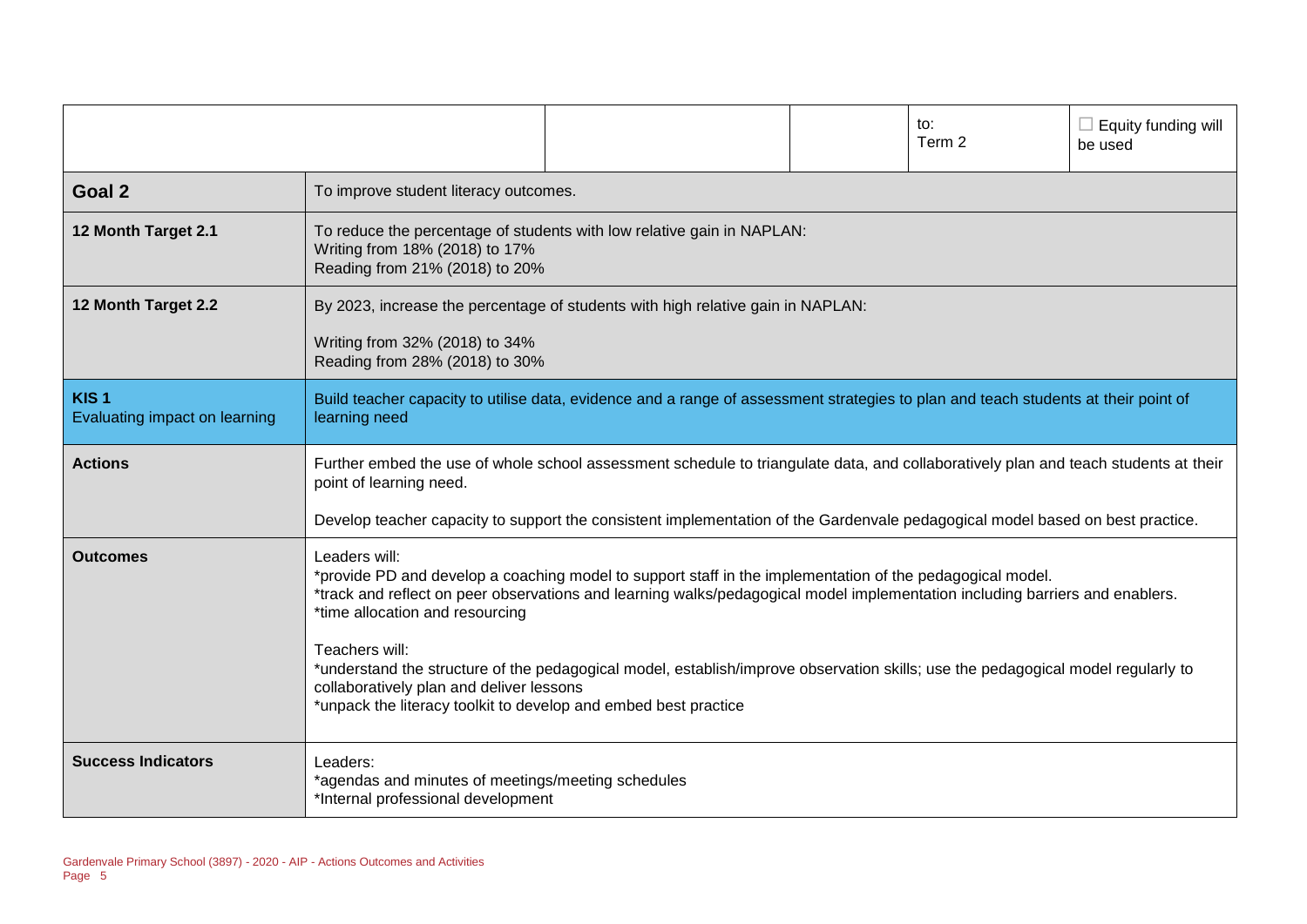|                                                                                          | *survey data<br>*PDP conversations<br>*Learning walks<br>Teachers:<br>*PLC minutes<br>*work program and planning                                                                                                                                                                                                                                         |                                                                                                                     |                                 |                                  |                                                                  |
|------------------------------------------------------------------------------------------|----------------------------------------------------------------------------------------------------------------------------------------------------------------------------------------------------------------------------------------------------------------------------------------------------------------------------------------------------------|---------------------------------------------------------------------------------------------------------------------|---------------------------------|----------------------------------|------------------------------------------------------------------|
|                                                                                          | *peer observation<br>*staff survey data for factors: discuss problems of practice; timetabled meetings to support collaboration; monitor effectiveness using<br>data; use evidence to inform teaching practice.<br>Students will:<br>* be able to articulate the usual structure of the lessons<br>* have greater voice and independence reading lessons |                                                                                                                     |                                 |                                  |                                                                  |
| <b>Activities and Milestones</b>                                                         |                                                                                                                                                                                                                                                                                                                                                          | Who                                                                                                                 | Is this a PL<br><b>Priority</b> | When                             | <b>Budget</b>                                                    |
| Refine the assessment schedule to ensure triangulation of data.                          |                                                                                                                                                                                                                                                                                                                                                          | $\overline{\mathsf{M}}$ All Staff<br>$\overline{\boxtimes}$ PLC Leaders<br>School Improvement Team                  | $\Box$ PLP<br>Priority          | from:<br>Term 1<br>to:<br>Term 4 | \$5,000.00<br>$\Box$ Equity funding will<br>be used              |
| All staff to complete professional learning on analysing and using<br>data.              |                                                                                                                                                                                                                                                                                                                                                          | $\overline{\blacksquare}$ All Staff<br>$\overline{\mathbf{M}}$ Leadership Team                                      | $\Box$ PLP<br>Priority          | from:<br>Term 1<br>to:<br>Term 4 | \$5,000.00<br>$\Box$ Equity funding will<br>be used              |
| Provide professional learning on teaching practices related to the<br>pedagogical model. |                                                                                                                                                                                                                                                                                                                                                          | $\overline{\mathsf{d}}$ All Staff<br>$\overline{\mathbf{M}}$ Leadership Team<br>$\triangleright$ Leading Teacher(s) | $\Box$ PLP<br>Priority          | from:<br>Term 1<br>to:<br>Term 4 | \$5,000.00<br>$\boxed{\triangle}$ Equity funding will<br>be used |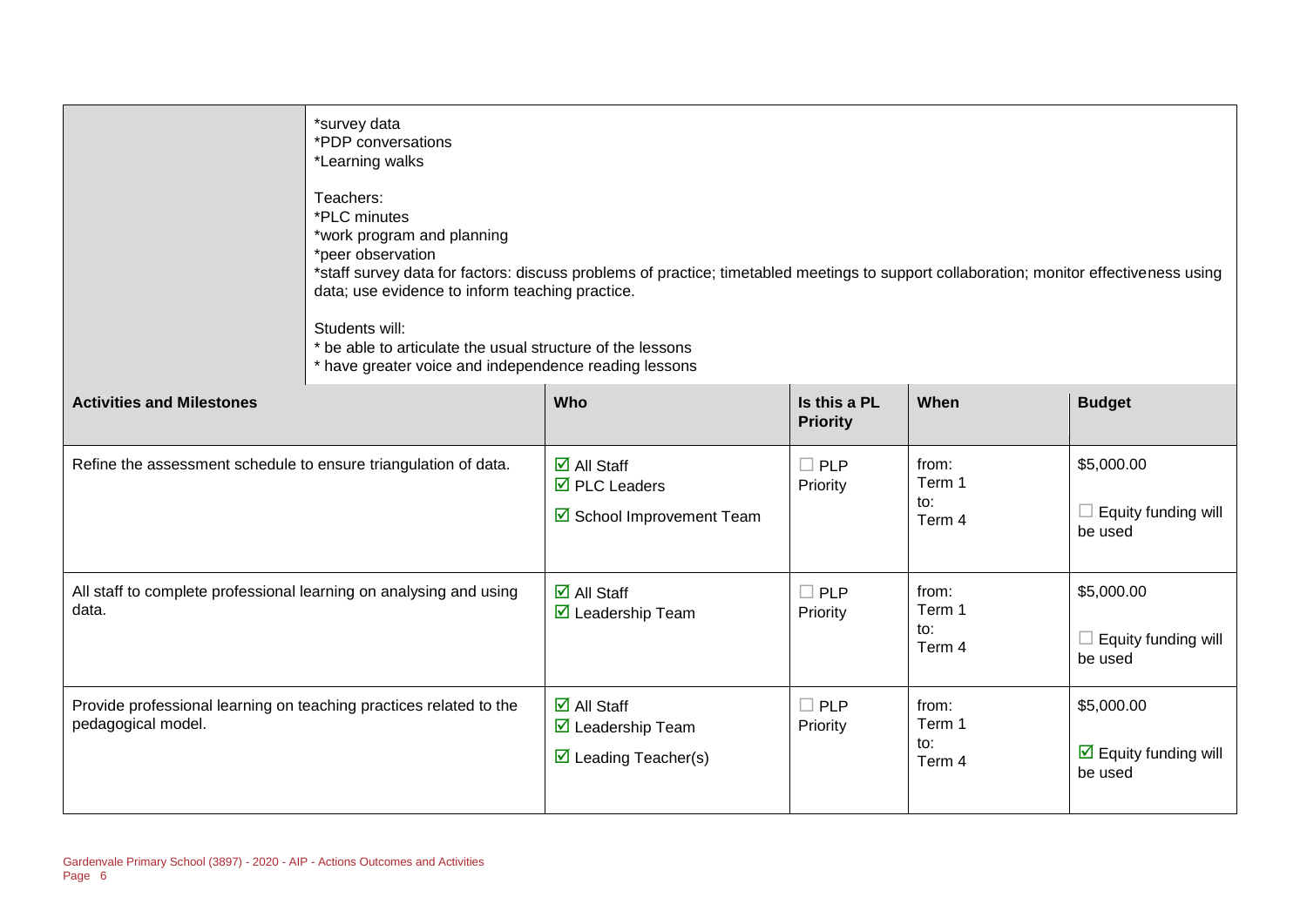| KIS <sub>2</sub><br><b>Building practice excellence</b> | Develop and embed an effective Professional Learning Community (PLC) culture                                                                                                                                                                                                                                                                                                                                                                                                                                                                                                                                                                                                                                                                                 |                                                                                 |                                |                 |        |
|---------------------------------------------------------|--------------------------------------------------------------------------------------------------------------------------------------------------------------------------------------------------------------------------------------------------------------------------------------------------------------------------------------------------------------------------------------------------------------------------------------------------------------------------------------------------------------------------------------------------------------------------------------------------------------------------------------------------------------------------------------------------------------------------------------------------------------|---------------------------------------------------------------------------------|--------------------------------|-----------------|--------|
| <b>Actions</b>                                          | Develop capacity of PLC leaders to ensure the utilisation of data to drive planning and collaboration.<br>Develop and implement a peer observation model to support consistent implementation of the Gardenvale Instructional model<br>incorporating the relevant HITS.                                                                                                                                                                                                                                                                                                                                                                                                                                                                                      |                                                                                 |                                |                 |        |
| <b>Outcomes</b>                                         | Leaders will:<br>*communicate high expectations about PLC program, use multiple sources of evidence to track implementation of PLCs including<br>barriers and enablers and prioritise strategic resourcing of PLCs.<br>*track and reflect on peer observations and learning walks/pedagogical model implementation including barriers and enablers.<br>Teachers will:<br>*understand the characteristics of high quality PLCs, engage in regular conversations about student learning, use PLC time to<br>evaluate the impact of teaching on student outcomes, give and receive feedback.<br>*understand the structure of the instructional model; establish/improve observation skills; use the pedagogical model regularly to plan<br>and deliver lessons. |                                                                                 |                                |                 |        |
| <b>Success Indicators</b>                               | Leaders:<br>*agendas and minutes of meetings<br>*PLC external professional development<br>*survey data<br>*PDP conversations<br>Teachers:<br>*PLC minutes<br>*staff survey data for factors: discuss problems of practice; timetabled meetings to support collaboration; monitor effectiveness using<br>data; use evidence to inform teaching practice.                                                                                                                                                                                                                                                                                                                                                                                                      |                                                                                 |                                |                 |        |
| <b>Activities and Milestones</b>                        | Who<br>Is this a PL<br>When<br><b>Budget</b><br><b>Priority</b>                                                                                                                                                                                                                                                                                                                                                                                                                                                                                                                                                                                                                                                                                              |                                                                                 |                                |                 |        |
| Develop structure and protocols for PLCs.               |                                                                                                                                                                                                                                                                                                                                                                                                                                                                                                                                                                                                                                                                                                                                                              | $\triangleright$ Assistant Principal<br>$\overline{\mathbf{M}}$ Leadership Team | $\overline{M}$ PLP<br>Priority | from:<br>Term 2 | \$0.00 |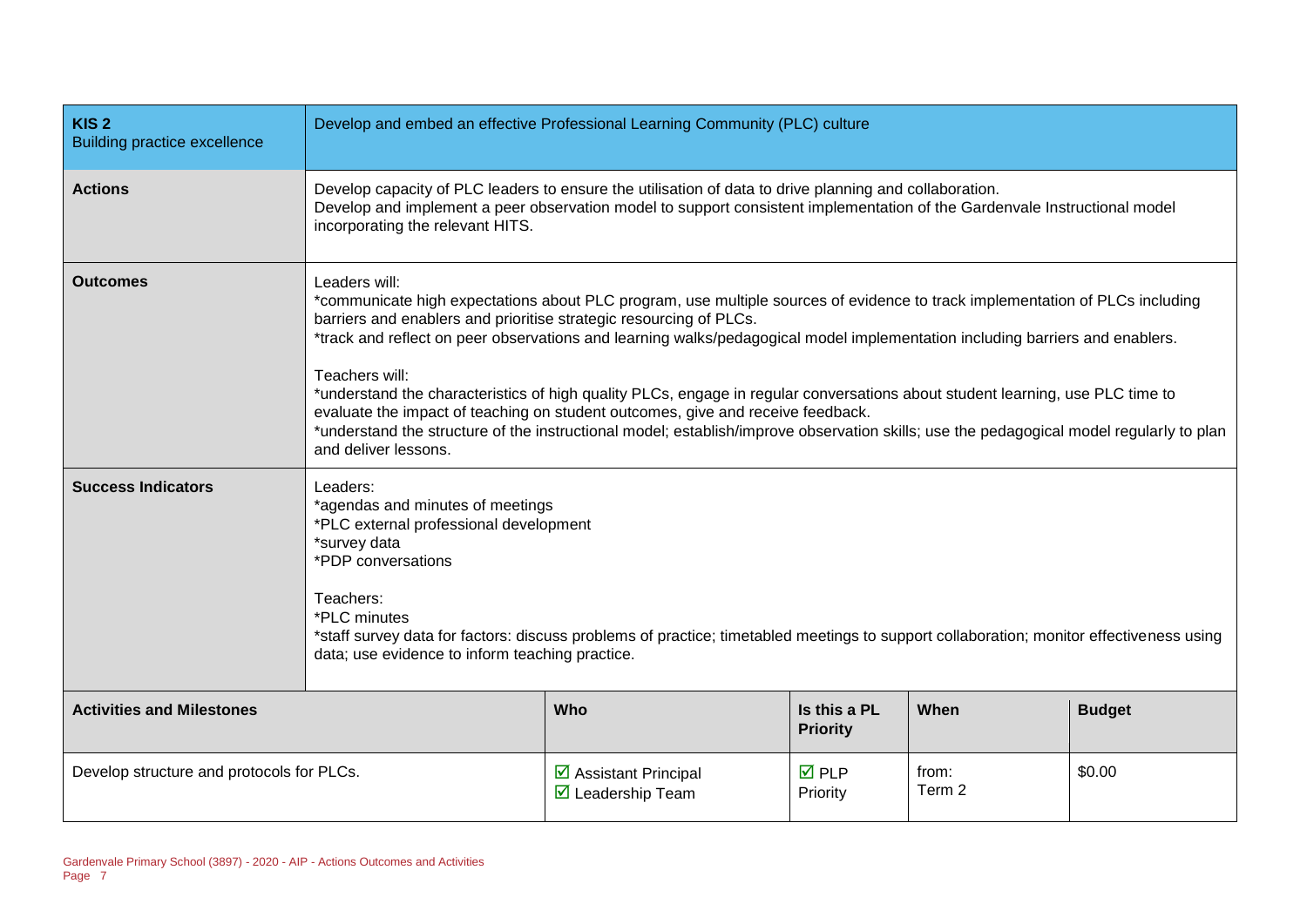|                                                                                               |                                                                                                                                                                                                                                                                                                                                                                                                       |                                                                                      |                                | to:<br>Term 4                    | $\Box$ Equity funding will<br>be used                |
|-----------------------------------------------------------------------------------------------|-------------------------------------------------------------------------------------------------------------------------------------------------------------------------------------------------------------------------------------------------------------------------------------------------------------------------------------------------------------------------------------------------------|--------------------------------------------------------------------------------------|--------------------------------|----------------------------------|------------------------------------------------------|
| PLT leaders and leadership team to participate in professional<br>learning and school visits. |                                                                                                                                                                                                                                                                                                                                                                                                       | $\triangleright$ Leadership Team<br>$\overline{\boxtimes}$ PLC Leaders               | $\overline{M}$ PLP<br>Priority | from:<br>Term 1<br>to:<br>Term 4 | \$10,000.00<br>$\Box$ Equity funding will<br>be used |
| Goal 3                                                                                        | To improve student Numeracy outcomes.                                                                                                                                                                                                                                                                                                                                                                 |                                                                                      |                                |                                  |                                                      |
| 12 Month Target 3.1                                                                           |                                                                                                                                                                                                                                                                                                                                                                                                       | Increase the percentage of students with high relative gain in NAPLAN:               |                                |                                  |                                                      |
|                                                                                               |                                                                                                                                                                                                                                                                                                                                                                                                       | Numeracy from 30% (2018) to 32%<br>Teacher collaboration to increase from 62% to 65% |                                |                                  |                                                      |
| 12 Month Target 3.2                                                                           | Monitor effectiveness using data' to increase from 65% to 68%.                                                                                                                                                                                                                                                                                                                                        |                                                                                      |                                |                                  |                                                      |
| KIS <sub>1</sub><br><b>Building practice excellence</b>                                       | Enhance teacher capacity to collaborate professionally.                                                                                                                                                                                                                                                                                                                                               |                                                                                      |                                |                                  |                                                      |
| <b>Actions</b>                                                                                | Develop capacity of PLC leaders to ensure the utilisation of data to drive planning and collaboration.<br>Develop and implement a peer observation model to support consistent implementation of the Gardenvale Instructional model<br>incorporating the relevant HITS.                                                                                                                               |                                                                                      |                                |                                  |                                                      |
| Outcomes                                                                                      | Leaders will:<br>*communicate high expectations about PLC program, use multiple sources of evidence to track implementation of PLCs including<br>barriers and enablers and prioritise strategic resourcing of PLCs.<br>*track and reflect on peer observations and learning walks/pedagogical model implementation including barriers and enablers.                                                   |                                                                                      |                                |                                  |                                                      |
|                                                                                               | Teachers will:<br>*understand the characteristics of high quality PLCs, engage in regular conversations about student learning, use PLC time to<br>evaluate the impact of teaching on student outcomes, give and receive feedback.<br>*understand the structure of the instructional model; establish/improve observation skills; use the pedagogical model regularly to plan<br>and deliver lessons. |                                                                                      |                                |                                  |                                                      |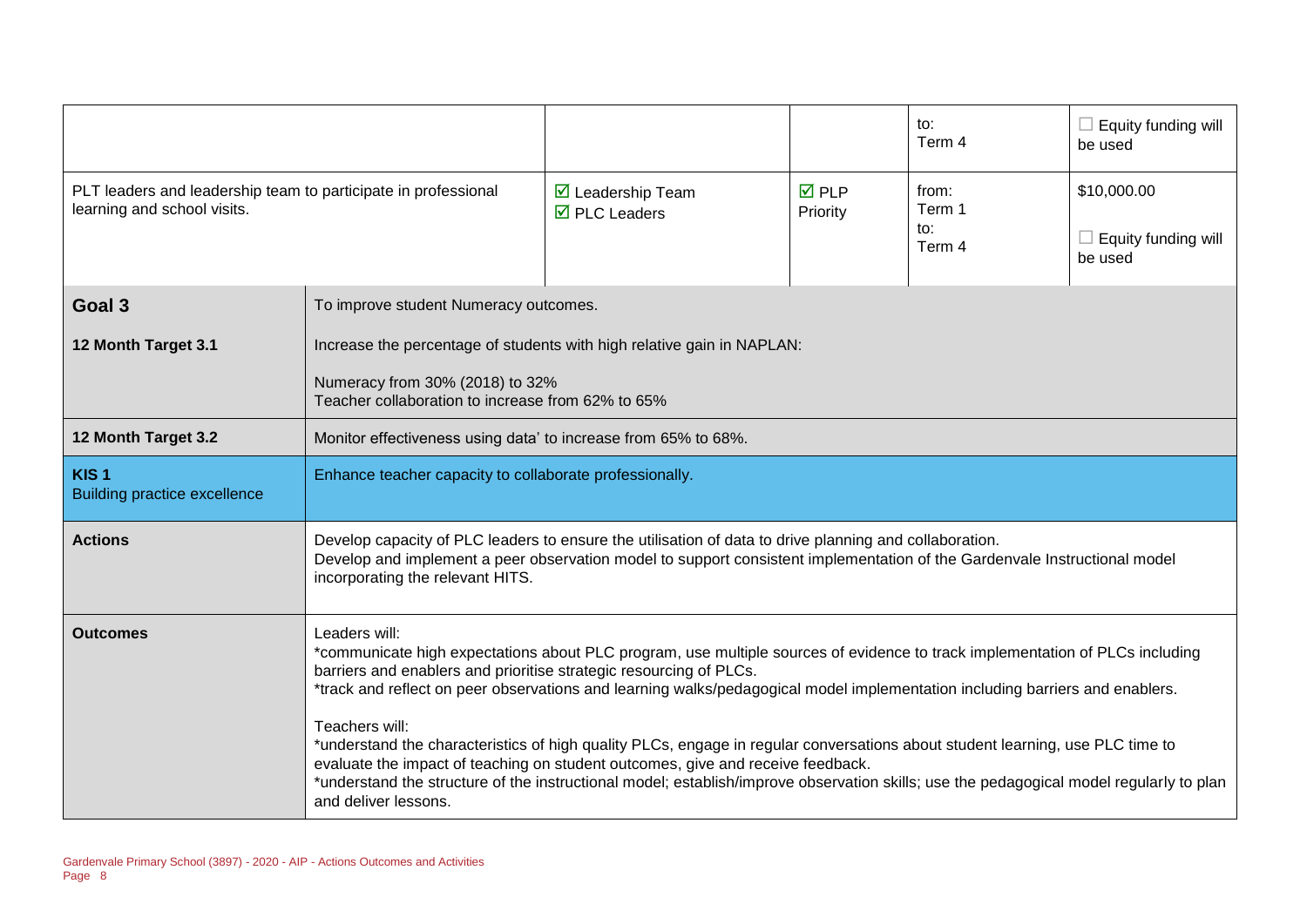| <b>Success Indicators</b>                                                                     | Leaders:<br>*agendas and minutes of meetings<br>*PLC external professional development<br>*survey data<br>*PDP conversations<br>Teachers:<br>*PLC minutes<br>data; use evidence to inform teaching practice. | *staff survey data for factors: discuss problems of practice; timetabled meetings to support collaboration; monitor effectiveness using |                                 |                                  |                                                 |
|-----------------------------------------------------------------------------------------------|--------------------------------------------------------------------------------------------------------------------------------------------------------------------------------------------------------------|-----------------------------------------------------------------------------------------------------------------------------------------|---------------------------------|----------------------------------|-------------------------------------------------|
| <b>Activities and Milestones</b>                                                              |                                                                                                                                                                                                              | <b>Who</b>                                                                                                                              | Is this a PL<br><b>Priority</b> | When                             | <b>Budget</b>                                   |
| PLT leaders and leadership team to participate in professional<br>learning and school visits. |                                                                                                                                                                                                              | $\boxtimes$ Leadership Team                                                                                                             | $\Box$ PLP<br>Priority          | from:<br>Term 1<br>to:<br>Term 4 | \$0.00<br>$\Box$ Equity funding will<br>be used |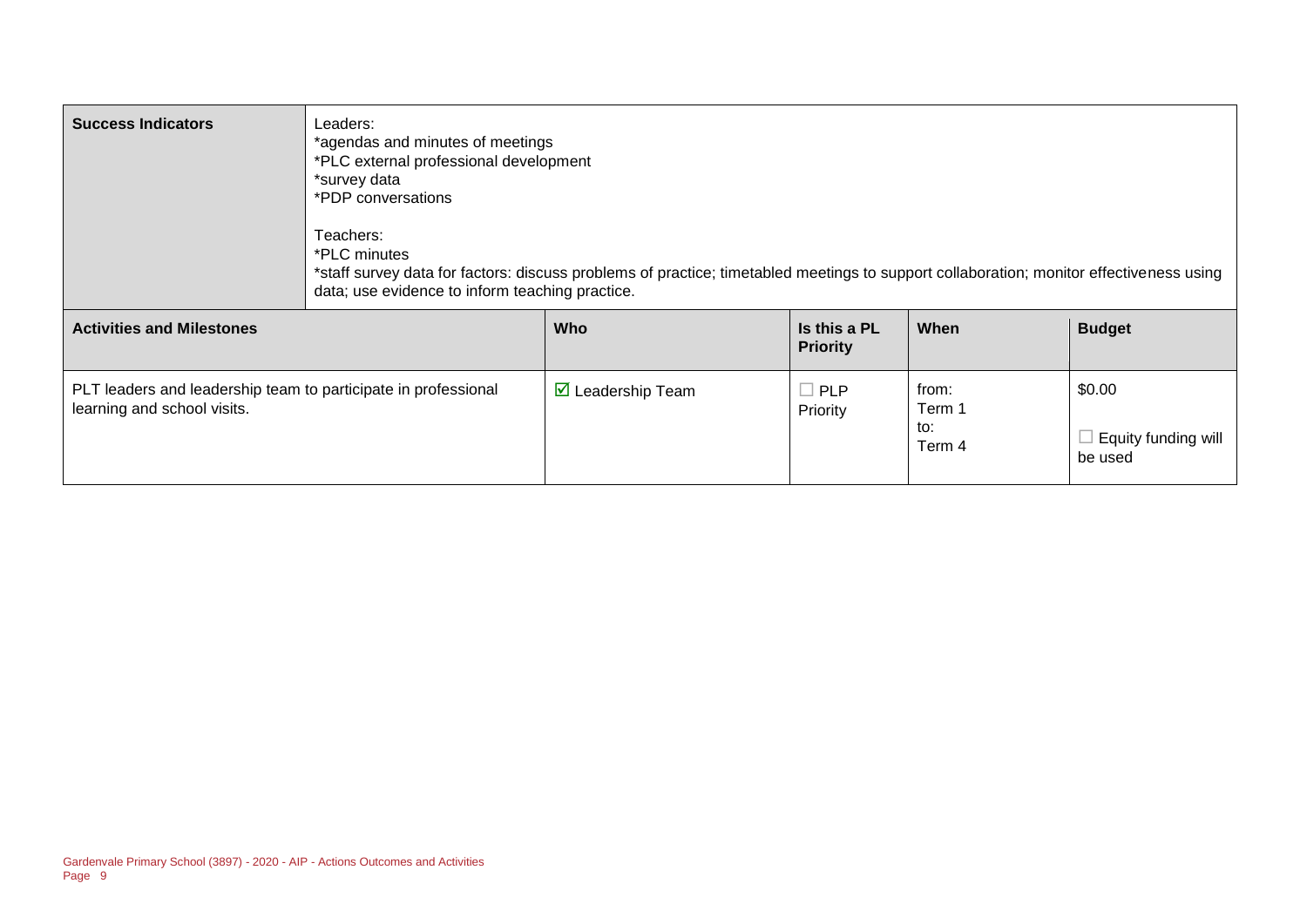### **Equity Funding Planner**

#### Equity Spending Totals

| Category                                                 | <b>Total proposed</b><br>budget (\$) | Spend $(\$)$ |
|----------------------------------------------------------|--------------------------------------|--------------|
| Equity funding associated with Activities and Milestones | \$5,000.00                           | 0.00         |
| <b>Additional Equity funding</b>                         | \$0.00                               | \$0.00       |
| <b>Grand Total</b>                                       | \$5,000.00                           | \$0.00       |

#### Activities and Milestones

| <b>Activities and Milestones</b>                                                         | When                             | Category                                                                                                                                                      | <b>Total proposed</b><br>budget (\$) | <b>Equity Spend (\$)</b> |
|------------------------------------------------------------------------------------------|----------------------------------|---------------------------------------------------------------------------------------------------------------------------------------------------------------|--------------------------------------|--------------------------|
| Provide professional learning on teaching practices<br>related to the pedagogical model. | from:<br>Term 1<br>to:<br>Term 4 | $\boxed{\triangleright}$ Teaching and learning programs and<br>resources<br>$\boxtimes$ Support services<br>$\overline{\mathbf{z}}$ Other<br>camps/excursions | \$5,000.00                           |                          |
| <b>Totals</b>                                                                            |                                  |                                                                                                                                                               | \$5,000.00                           |                          |

#### Additional Equity spend

| Outline here any additional Equity spend for 2020 | When | Category | Total proposed<br>budget $($)$ | <b>Equity Spend (\$)</b> |
|---------------------------------------------------|------|----------|--------------------------------|--------------------------|
| Totals                                            |      |          | \$0.00                         | \$0.00                   |